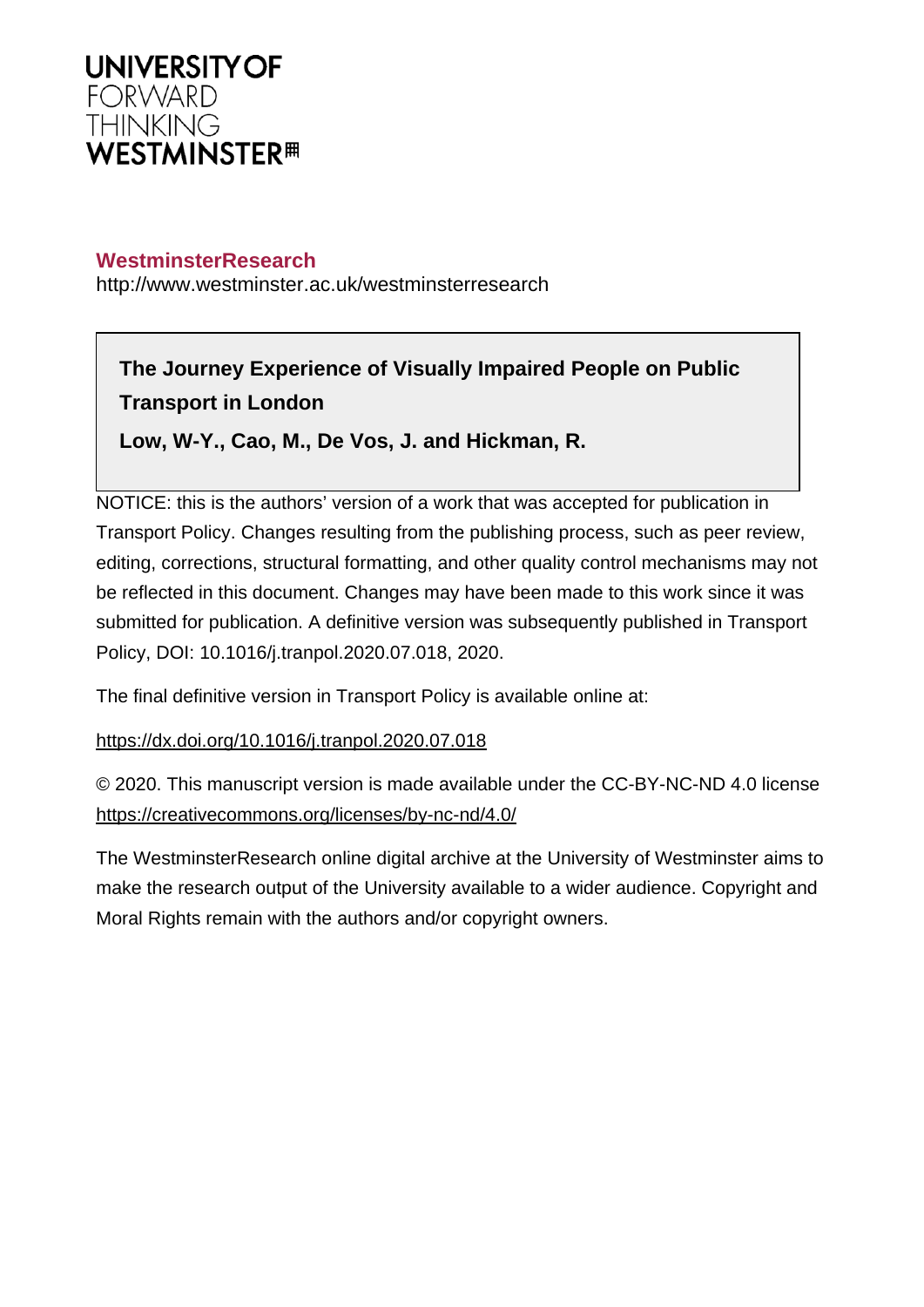# **The Journey Experience of Visually Impaired People on Public Transport in London**

### **Author Names and Affiliations:**

- Wai-Ying Low
	- Bartlett School of Planning, University College London, London, UK
- Mengqiu Cao\* School of Architecture and Cities, University of Westminster, London, UK Bartlett School of Planning, University College London, London, UK
- Jonas De Vos Bartlett School of Planning, University College London, London, UK
- Robin Hickman Bartlett School of Planning, University College London, London, UK

### **\*Full contact details of corresponding author:**

● Mengqiu Cao, School of Architecture and Cities, University of Westminster, 35 Marylebone Road, London NW1 5LS, United Kingdom.

E-mail address: m.cao@westminster.ac.uk (M.Cao)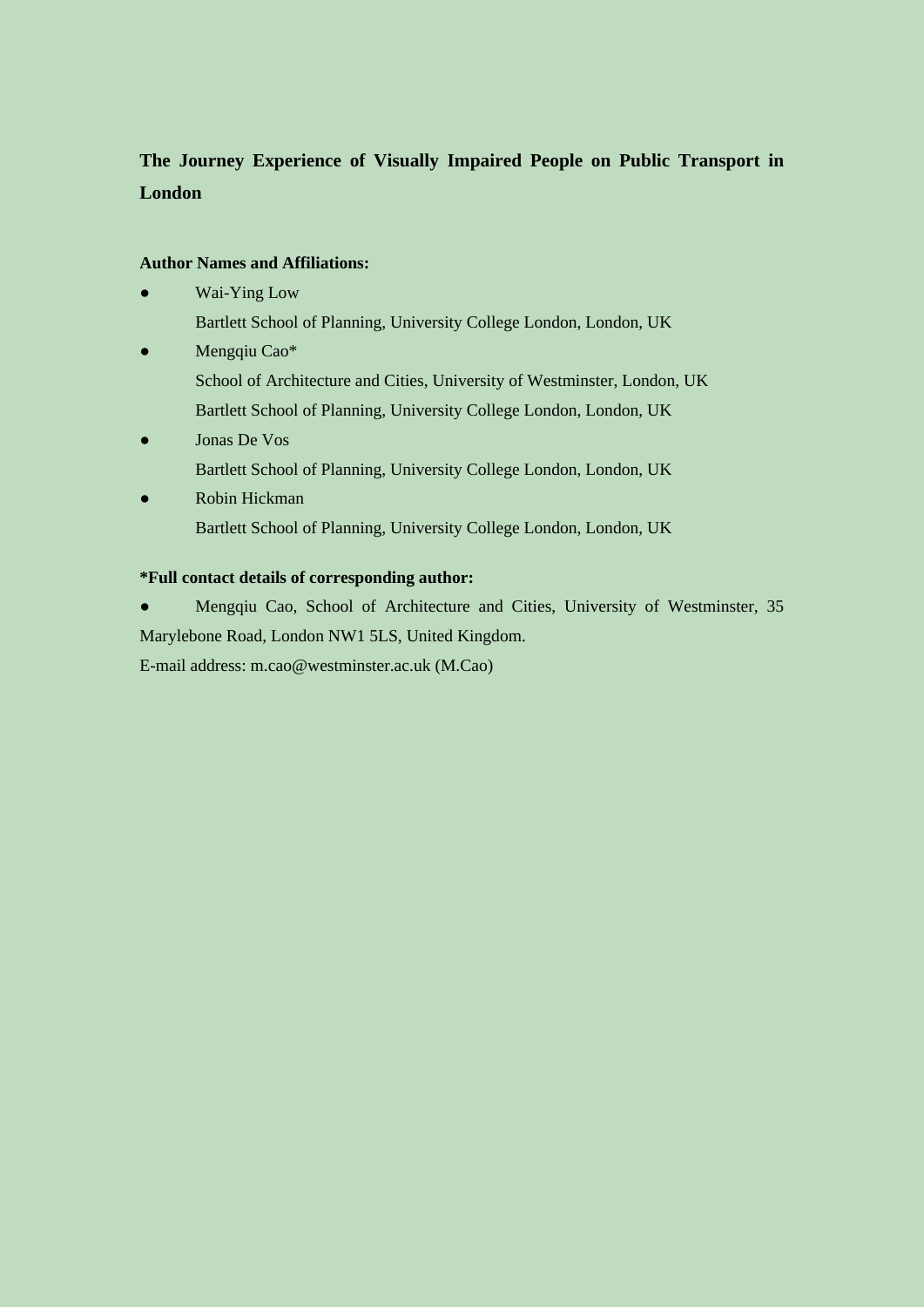### **Abstract**

The use of public transport is critical for Visually Impaired People (VIP) to be independent and have access to out-of-home activities. Despite government policies promoting accessible transport for everyone, the needs of VIP are not well addressed, and journeys can be very difficult to negotiate. Journey requirements can often differ from those of other categories of people on the disability spectrum. Therefore, the aim of this research is to evaluate the journey experience of VIP using public transport. Semi-structured interviews conducted in London are used. The results show that limited access to information, inconsistencies in infrastructure and poor availability of staff assistance are the major concerns. Concessionary travel, on the other hand, encourages VIP to make more trips and hence has a positive effect on well-being. The findings suggest that more specific policies should be introduced to cater to the special needs of particular disabilities rather than generalising the types of aids available. It is also concluded that the journey experience of VIP is closely related to an individual's independence and hence inclusion in society.

### **Keywords**

Public transport; Transport policy; Travel behaviour; Visually impaired people; Journey experience; Well-being.

### **Highlights**

- The lack of a single integrated means for accessing travel information is an obstacle to making trips for VIP.
- VIP share their experiences of accessing staff assistance using public transport in London and highlight its importance to their journey experience.
- Audio information is particularly important when information cannot be accessed through visual sources.
- A Freedom Pass encourages VIP to engage in more social interactions by removing the cost barrier to travelling in London.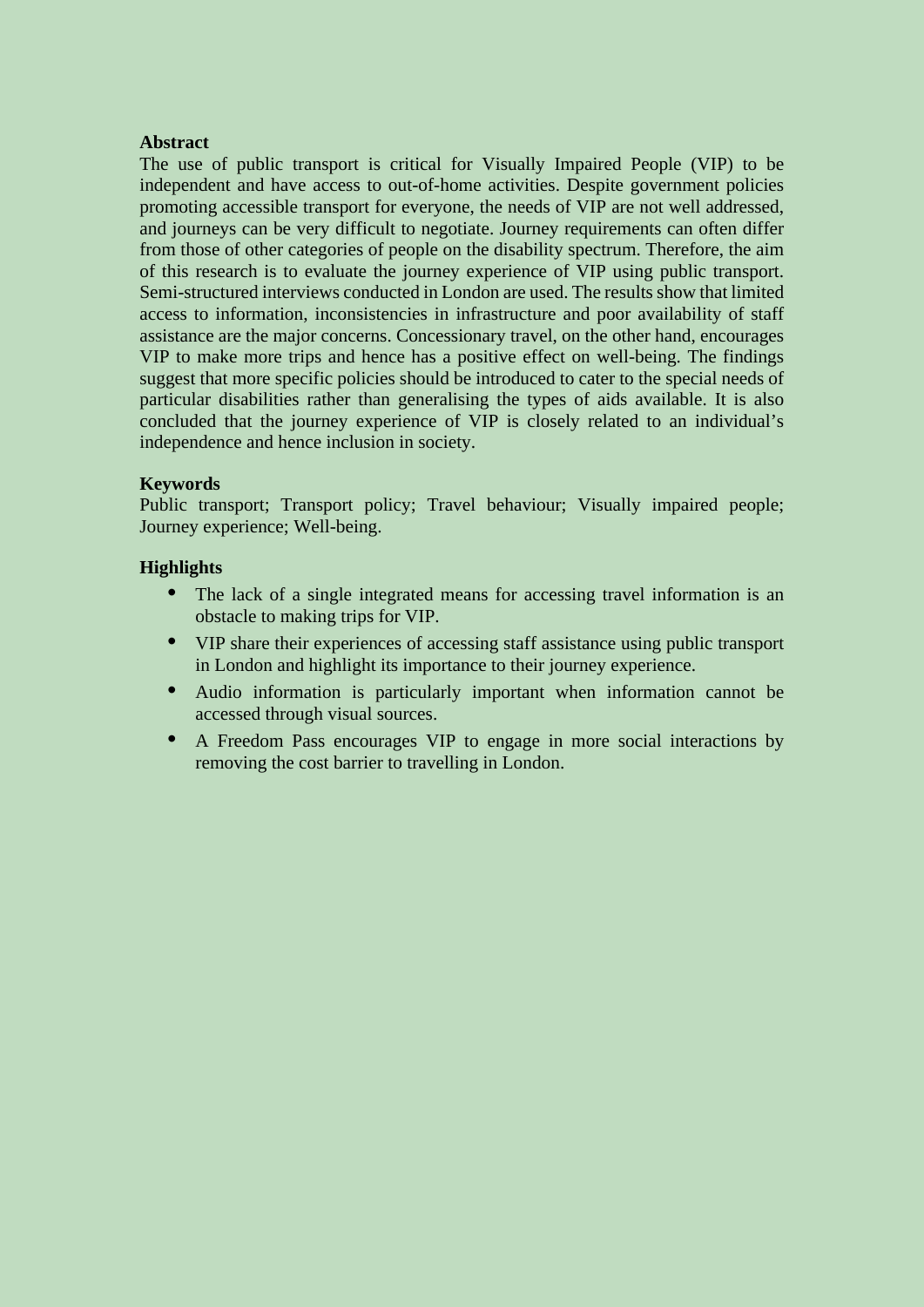## **1. Introduction**

In the UK alone, there are more than two million visually impaired people (VIP), accounting for a significant proportion of the population (RNIB, 2018). The loss of vision makes travel very difficult, particularly in terms of loss of independence. VIP may find themselves relying on being driven by others or taking public transport (American Foundation for the Blind, 2015; Clery et al., 2017). The availability of appropriate public transport is therefore crucial for many VIP to be able to access opportunities. Journey experiences are important for all public transport users (Hine and Scott, 2000). We therefore examine the journey experiences of VIP in London, which provides a good basis for the research in view of the extensive public transport system and high public transport mode share – more than 45% of daily trips are made on public transport (TfL, 2016). However, simply having an extensive public transport network does not necessarily mean that everyone can easily use it and/or obtain equal benefits (Cao and Hickman, 2019a, 2019b, 2020). Currently, VIP tend to make a higher proportion of trips by taxi, as this offers a more customised means of travel. Also this may suppress overall trip rates amongst VIP. The Freedom Pass is one of the incentives used to encourage VIP to make trips using public transport, as it entitles the holder to free travel on the Transport for London (TfL) network, thus removing the cost barrier to travelling. Nonetheless, there are other features of the journey experience beyond this (Carreira et al., 2014; Hickman et al., 2015).

Most countries and cities have some form of policy objectives designed to build a more equal society, at least in terms of opportunity, but perhaps also in terms of outcome. A key element here is the transport system and its use by different population groups, including facilitating equal access for physically disabled people relative to nondisabled people. When the terms "access" and "disabled people" are used in conjunction, common perceptions tend to focus on the provision of barrier-free access for wheelchair users. This group is of course important, but there are other types of disability, including those who are visually impaired.

Since the Disability Discrimination Act 1995, it has not been lawful to discriminate against people in relation to the provision of transport (Disability Discrimination Act, 1995). In 1998, the UK government's White Paper on Transport, entitled "Better for Everyone", emphasised the role of transport in shaping an inclusive environment. Various policies have been established regarding the provision of accessible transport, such as improving the design of interchange stations to cater to the needs of disabled passengers (DfT, 1998). The Disability Discrimination Act 2005 introduced provisions that had an impact on public transport providers, particularly in terms of the rail sectors (Disability Discrimination Act, 2005). It was also stated in the Equality Act 2010 that transport must be accessible for all (Equality Act, 2010). However, it appears that few of these policies and regulations are specifically aimed at the needs of VIP. Still public transport is far from accessible for all (GLA, 2018). In terms of the social model of disability, it highlights that being able to see is very important (Oliver, 1983). Visual impairment is particularly poorly considered on the transport system even where adaptations have been made for other disabilities. VIP may not be able to benefit from the general improvements in accessibility that have been implemented in the past two decades. For example, although step-free access has been introduced across the TfL network, VIP with guide dogs may not be able to make use of the facilities as the guide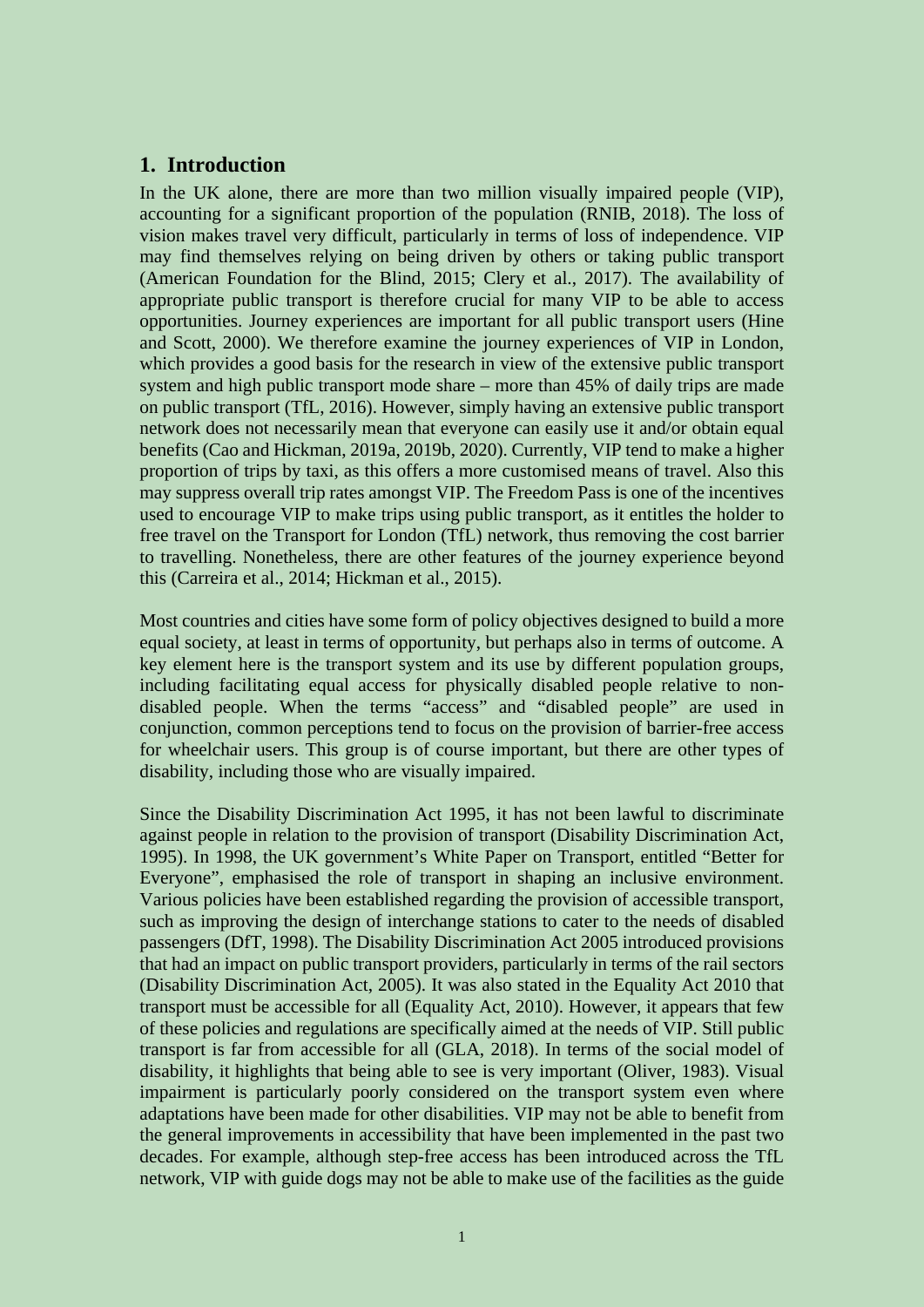dogs have often not been trained in using escalators and lifts.

This paper examines the journey experience of VIP, particularly those living in London in the current era of mass availability of information technology. It seeks to provide evidence on journey experiences that are under researched. The journey experiences of VIP using public transport are explored in three ways: 1) to identify the barriers facing VIP in using public transport; 2) to explore improvements in accessible travel support from a user perspective; and 3) to understand the meaning and implications of concessionary travel for VIP. In-depth, semi-structured interviews were conducted to understand the needs and expectations of VIP, involving a reflective exercise on their previous experience of public transport. Common issues are highlighted and their relevance to the journey experience are analysed.

The remainder of the paper is structured as follows: section 2 examines the existing knowledge concerning public transport and VIP, as well as their journey experiences and the relevant transport context. Section 3 introduces the methodology, including the research framework of the journey cycle, which helps us to understand the journey experience of a disabled passenger, and the use of the qualitative approach for data collection. Section 4 discusses the research findings. Finally, section 5 presents the conclusions and outlines the policy implications of the research.

# **2. Literature Review**

Related studies on the journey experiences of VIP have been conducted in the USA (Marston, Golledge and Costanzo, 1997), Ireland (Gallagher et al., 2011; Casey, Brady and Guerin, 2013), Scotland (Hine and Scott, 2001; Montarzino et al., 2007) and Hong Kong (HKSWGU, 2016). The context of London is different, in terms of extent of the public transport system, the age of infrastructure, the volume of passengers, the cultural context, and other issues. Hence it is useful to broaden the evidence base on VIP journey experiences. Moreover, improved assistive technologies and the availability of smart technology have enhanced the journey experience of VIP, and those improvements were not reported in previous research. For instance, much of the existing literature cites accessing information in printed format as a common practice among VIP, but does not take into account the wider availability of information on the Internet. Although research has been conducted into accessible transport in the UK, covering a wide range of disabilities, VIP participants are often overlooked. Accessible transport often correlates to step-free access, which is not the major challenge for most VIP. Instead, they are more likely to be concerned with consistency of infrastructure and availability of assistance. Hence, there is a knowledge gap in terms of understanding the specific needs of VIP and ultimately improving their journey experience that will be discussed in the following sections.

### **2.1. The importance of public transport to VIP**

A lack of access to public transport poses a barrier in terms of employment opportunities for VIP of working age (Marston and Golledge, 1998). The sight loss of VIP creates different needs for their use of public transport than individuals with other disabilities (Clery et al., 2017), hence their requirements for using public transport can be very specific and different to other disability groups. Public transport is often the only option for VIP in making independent trips (American Foundation for the Blind, 2015), and hence plays a vital role in providing VIP with accessibility.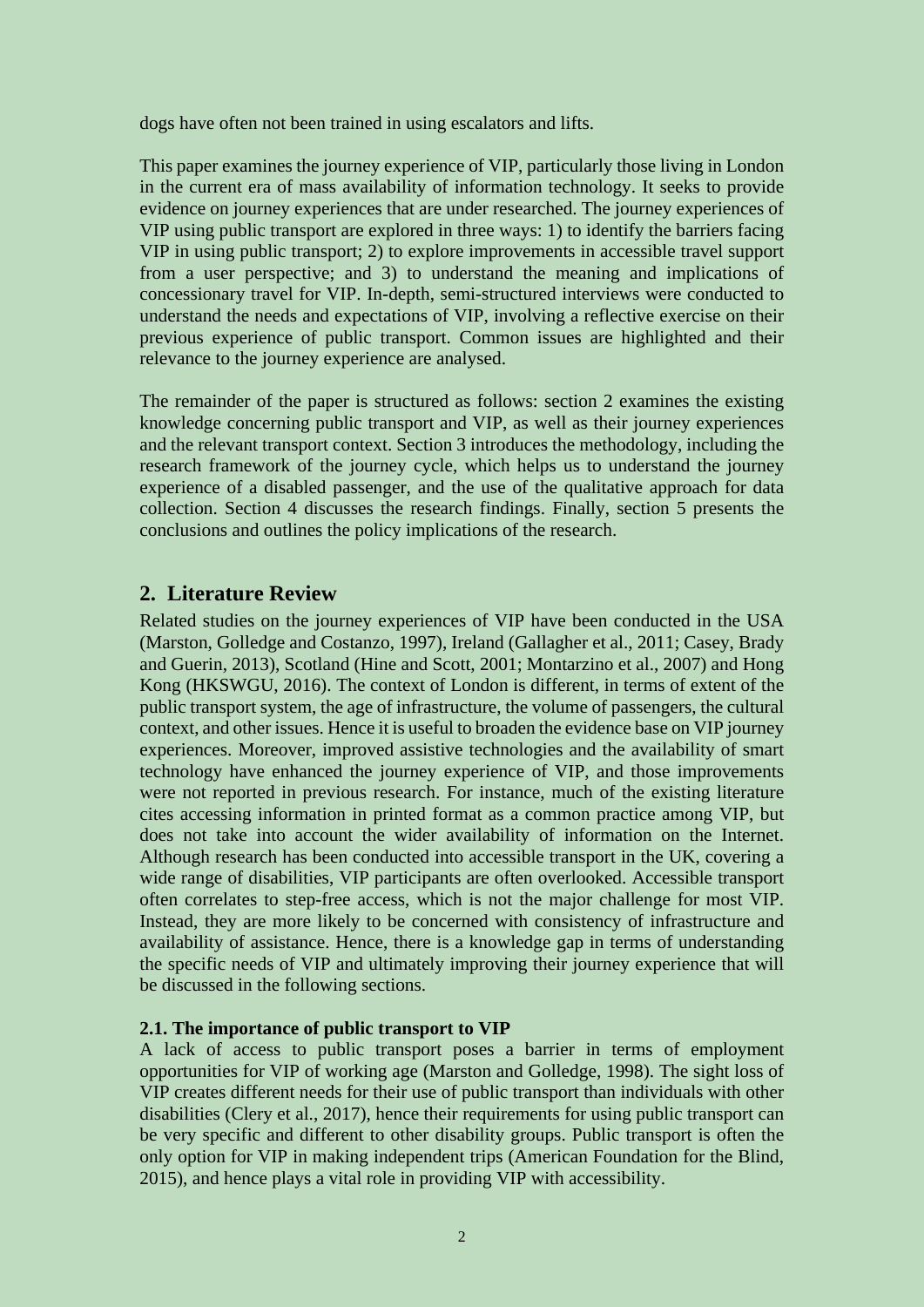VIP are regarded as a subgroup within the "transport disadvantaged" and might experience social disadvantage and exclusion due to their limited choices for independent travel among existing transport modes (Lucas, 2012). They are physically excluded from driving a car (Church et al., 2000), often resulting in high unemployment among VIP (Marston and Golledge, 1998; Goertz et al., 2010; Joseph and Robinson, 2012; Coffey et al., 2014). Furthermore, limitations to transport constitute barriers for VIP in accessing opportunities and social networks (Kenyon, Lyons and Rafferty, 2002; RNIB, 2014). Restricted access to travel information is a common barrier to independent travel and other everyday activities for VIP (Marston and Golledge, 2003; TRL Limited, 2004). Hence VIP must overcome significant obstacles to their use of transport for access to activities and opportunities. Banister and Bowling (2004) defined engagement in social activities, and the availability of community and transport facilities within a person's neighbourhood as two of the building blocks for a good quality of life among older people. Transport is an enabling factor in this physical participation. Furthermore, transport policy and transport systems shape the well-being of society by reducing access barriers and facilitating employment, relationships and health (Currie et al, 2009; Delbosc, 2012). Ultimately, the availability of good public transport services for VIP is critical to well-being and quality of life.

### **2.2. The public transport experience of disabled passengers**

Initially, pre-trip planning is a key component of the public transport journey (Hine and Scott, 2000; Wardman, Hine and Stradling, 2001; Andre et al., 2007). Route choices are affected by information reliability and availability, as well as by convenience and comfort (Andre et al., 2007). Gaining information prior to a journey is a problem for VIP, because most information is printed (Casey, Brady and Guerin, 2013); however, recent advances in online material have helped here. A lack of usable information can inject a negative aspect into the overall experience and indeed prevent a journey from being made.

Moreover, travel behaviour among VIP is likely to be affected by the availability of accessible travel support. Statistics produced by the Disabled Persons Transport Advisory Committee suggest that railway transport is the least accessible, thus leading to a lower use rate for that mode by disabled passengers (Jones and Jain, 2006). Pavey et al. (2009) found that VIP prefer buses to trains in the UK. However, a recent survey in Hong Kong by Hong Kong Social Workers General Union (HKSWGU) (2016) produced contrasting findings, stating that railway travel was preferred there by VIP because of the availability of information and assistance. There are contextual differences, but this may also apply to the situation in London where stations are staffed.

Furthermore, bus travel for VIP includes various difficulties, such as finding the correct bus, and this is particularly problematic when multiple buses are approaching the stop (RNIB, 2012; White, 2013; Hara et al., 2015). The mix of fleets deployed also makes it difficult for VIP to identify the characteristics of a bus (Markiewicz and Skomorowski, 2010; Casey, Brady and Guerin, 2013). In addition, VIP find it difficult to locate the boarding point for buses (Golledge and Marston, 1999; Markiewicz and Skomorowski, 2010). A related factor is the reported unhelpful attitude of some drivers in assisting VIP when they are providing information about the route (Hine and Mitchell, 2001). Hence, bus journeys may be less appealing to VIP.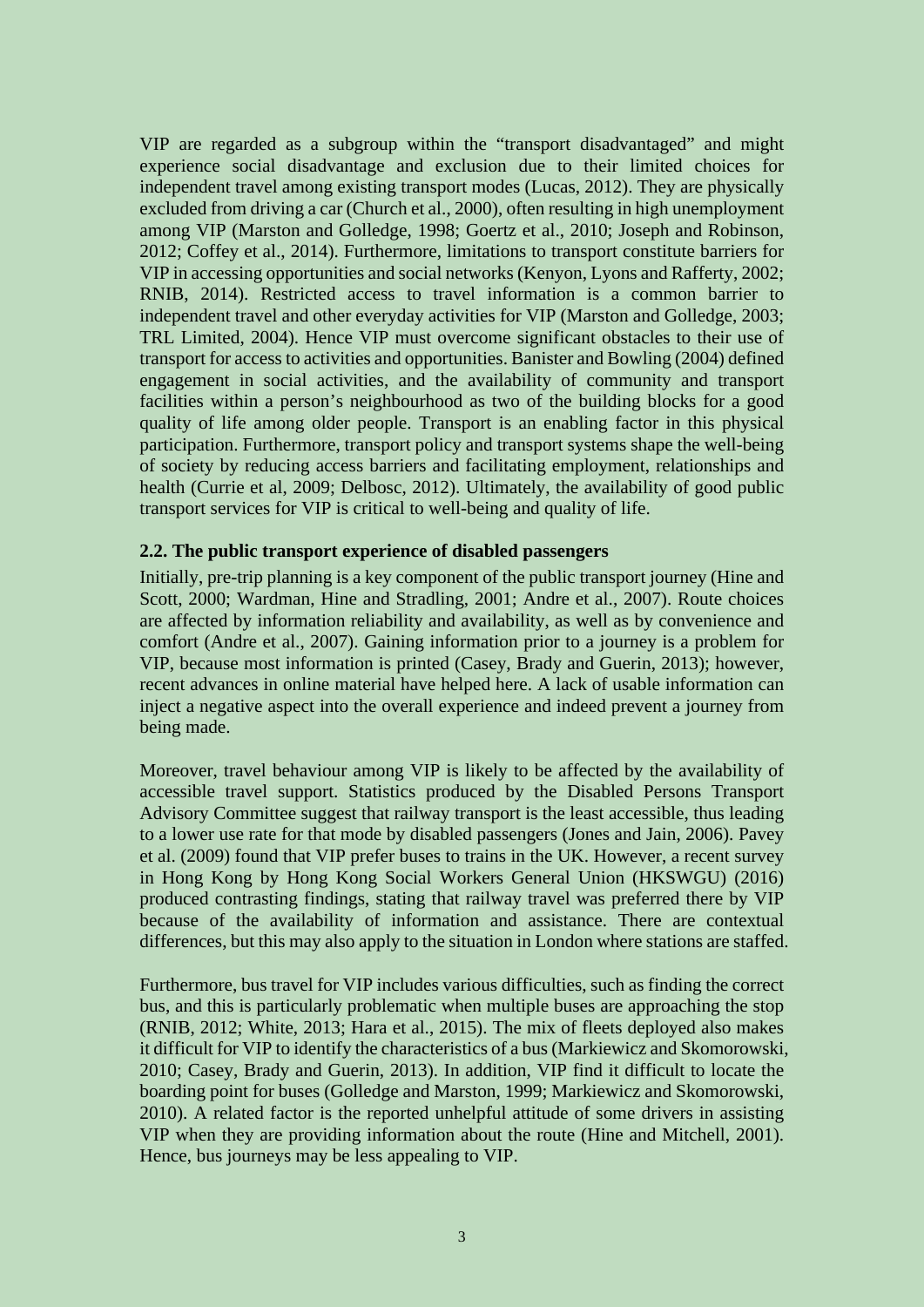Regarding railway travel, little research has investigated the challenges facing VIP in finding the correct service. Jones and Jain (2006) revealed that infrastructure issues within a station, such as handrails, stairs and uneven floors, pose obstacles to VIP when they travel. Cook (2014) compared the "turn-up-and-go" staff assistance programme for the London Underground with the pre-book-only assistance available for national rail services. Some VIP may need to get assistance from staff, which forms part of their journey experience. Only a few studies have considered the satisfaction levels of VIP with staff assistance on public transport. VIP appreciate being able to get settled on a train before other passengers board, assisted if necessary by staff (RICA, 2015).

Apart from identifying the correct bus service, VIP generally do not encounter difficulties in physically boarding the vehicle (Golledge, Marston and Costanzo, 1997). However, there are contrasting views on the issue of finding a seat. Some individuals are happy to stand during the ride (ibid.), while others describe finding a seat as a challenge on buses with different interior designs (Gallagher et al., 2011) or at peak times. However, there are more challenges for VIP in boarding a train, including automatic doors and the platform gap (ibid.). Indeed, the gap between the train and platform causes anxiety among rail users in general (Cheng, 2010). Hence, VIP, who cannot see the gap, are likely to experience an even greater fear.

Access to information about the time and place to disembark is restricted (Gallagher et al., 2011), so VIP usually have to depend on sighted people to inform them when they are approaching a stop (Casey, Brady and Guerin, 2013), or make use of the Global Positioning System (GPS) on their mobile phones (Gonzalez et al., 2010). An audio announcement is critical in helping VIP prepare to exit the vehicle at the right place (Golledge, Marston and Costanzo, 1997; ECMT, 2006; RNIB Cymru, 2014; Smith, 2014). Audio announcements serve as the information source for VIP and are an important component of their journey, so their travel becomes especially stressful when the audio system malfunctions (UITP, 2016). Satisfaction with public transport journeys is closely related to the information available to disabled people (Verbich and El-Geneidy, 2016).

Another challenge for VIP is to exit the vehicle in time (Golledge, Marston and Costanzo, 1997). They may not be able to see obstacles around them when they attempt to leave the carriage, and because of the often short waiting time at each station or stop, they have to reach the door quickly.

Hine and Scott (2000) identified transport interchanges as a factor affecting the journey experience of public transport users. Stradling et al.'s (2007) study on journey experiences by bus revealed that safety and unexpected interactions with other passengers are two factors affecting the journey experience. Critical incidents also have an impact on how a person considers future journeys (Edvardsson, 1998). Most VIP believe that improvements in public transport would influence their lives positively (DPTAC, 2006). Walking time, reliability, and the number and frequency of available services all contribute to service quality (Eboli and Mazzulla, 2008; TfL, 2015). The attitudes and behaviour of staff and other passengers also influence the journey experience of disabled passengers (TfL, 2012). However, VIP are likely to be especially concerned with accessibility supports, such as priority seating, staff assistance and journey planning support, because they have more stringent considerations than sighted passengers do.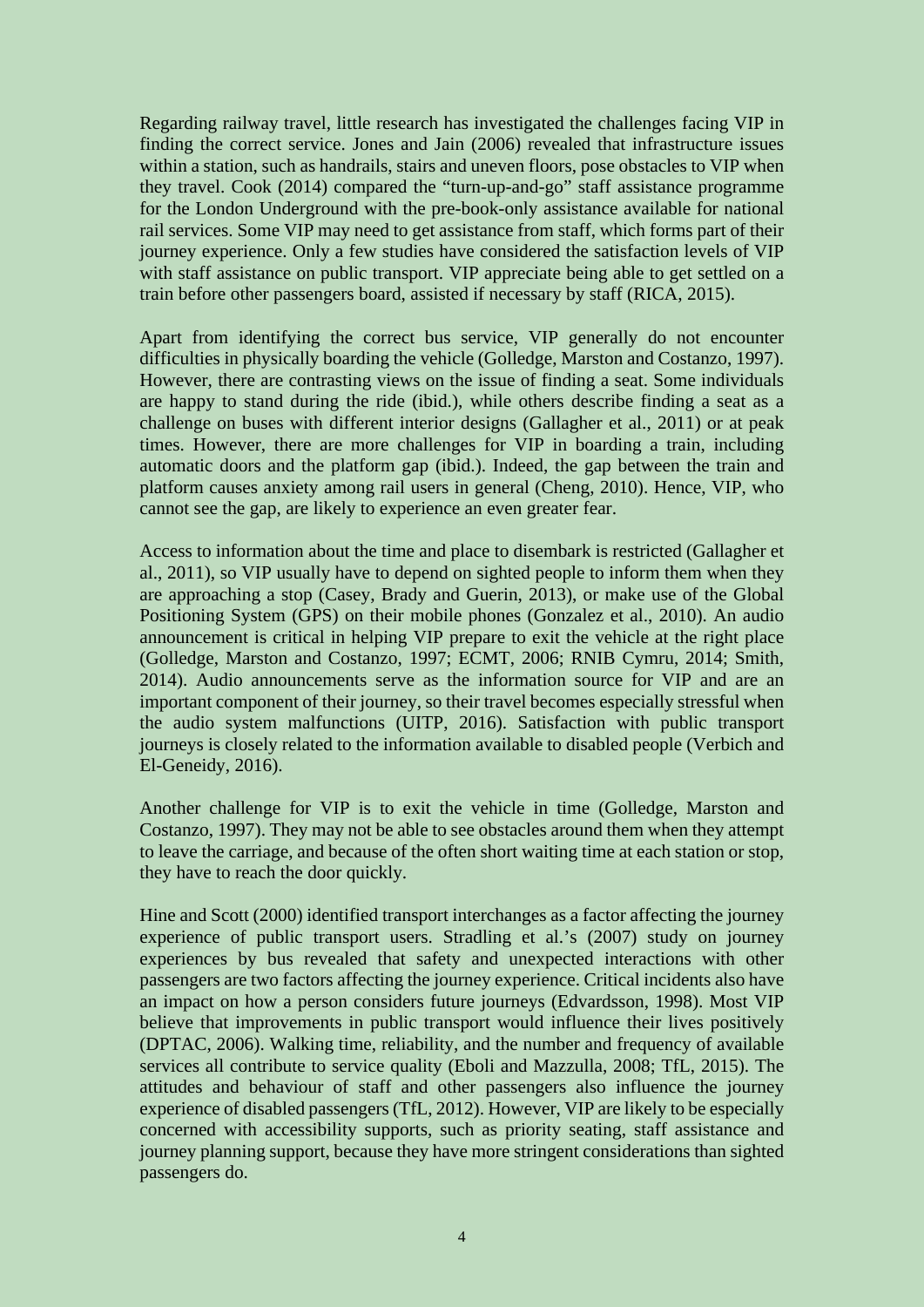### **2.3. Availability of assistive technology to VIP**

Assistive technology refers to any system, services, appliances or devices that could be used to help disabled people with their daily life by removing some barriers to activities (Hersh, 2010). Assistive technology for VIP was first introduced in the 1960s to address mobility issues and the transmission of information, two of the major obstacles to independent living for most VIP (Marion and Michael, 2008). An understanding of the availability of assistive technology to VIP could therefore help to tailor current technologies to the journey experience of VIP.

Mobility tools are one of the common assistive tools available to VIP. According to Rizzo et al (2018), a long cane is the most commonly used mobility tool among VIP and is widely regarded as an effective aid. A guide dog is another familiar option for VIP, not only serving the purpose of a mobility tool, but also improving the social wellbeing of VIP by acting as a bridge between the VIP and the sighted world (Warnath and Seyfarth, 1982).

GPS was developed into assistive technology for VIP for orientation purposes and as a navigation aid for VIP (Balachandran, Cecelja and Ptasinski, 2003). GPS can also be integrated into other devices to help VIP find their way; for instance, a GPS-based voice alert system was developed to notify VIP of obstacles nearby (Gulati, 2011).

With technological advancements over the past decade, smart technology has become more readily available to VIP, and has had a significant impact on their lives (Bhowmick and Shyamanta, 2017). Mobile phone applications such as Blind Square and SeeingAssistant-Move were developed as personal navigation alongside existing mobility tools, such as guide dogs and long canes, to provide integrated mobility aids for VIP (IET and ITS UK, 2015). Screen reading technologies also transform textual information into an audible form for VIP, thus improving their access to information (Azenkot and Lee, 2013).

## **2.4. Transport policies and transport systems**

People with disabilities make up a heterogeneous group with differing transport needs (Gant, 1992; Cook, 2014). Hence, it is important to have specific policies that facilitate travel according to different requirements, including reducing the financial barriers for VIP when they use conventional transport. Transport policies should integrate the planning of daily transport in ways that benefit all people (Hallgrimsdottir et al., 2016). There has to be a much greater focus on including all requirements in the design of transport systems – many issues tend to be overlooked for particular disability groups such as VIP.

The Freedom Pass (FP), which entitles disabled people to free travel on public transport in London, exemplifies a targeted intervention (London Councils, 2018a). Concessionary travel is designed to increase public transport usage, improve access to activities and reduce exclusion for the disadvantaged (Mackett, 2014), but research on its impact on VIP's trips is lacking. Metz (2003) and Mackett (2013) found that concessionary fares made travelling affordable and facilitated more trips for older people (Metz, 2003; Mackett, 2013, Johnson et al., 2017, Wong et al., 2018). However,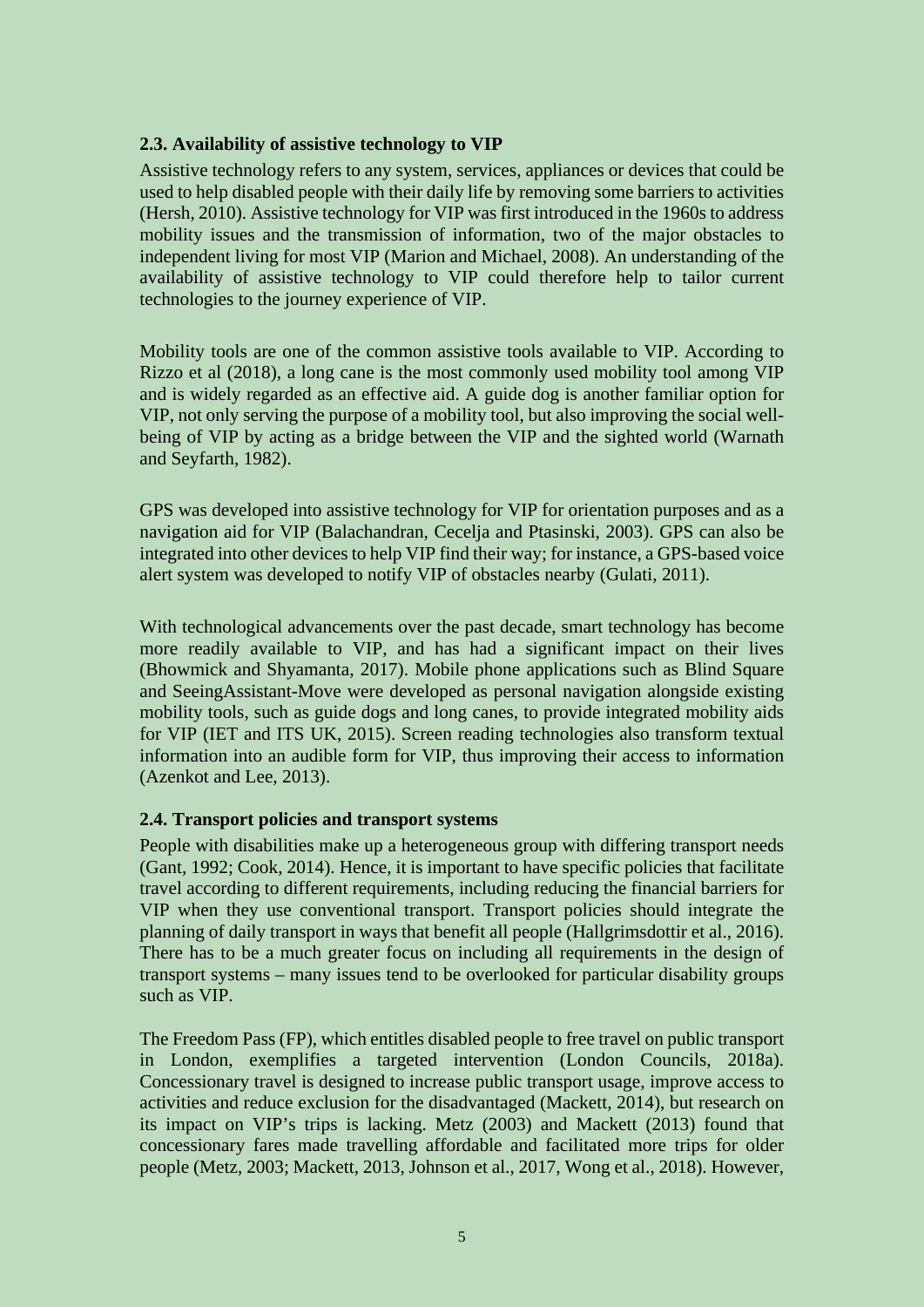Schmocker et al. (2005) claim that FP holders tend to make fewer trips than nondisabled people due to their restricted mobility, hence perhaps concessionary travel alone is not enough. Indeed, some VIP consider themselves physically mobile despite their loss of sight. Hence, it is insightful to examine how the FP has impacted on their travel patterns.

Furthermore, concessionary fares can bring about wider psychological impacts. For older people, they represent a symbolic entitlement to the free use of public transport, perhaps awarded in recognition of their contribution to society through a working life (Jones et al., 2013). Quality of life, public health and social inclusion are also enhanced through concessionary bus travel (Mackett, 2013). However, many studies focus on older people, whereas the FP may bring other benefits to VIP, and this research therefore explores those as well.

In summary, much of the existing literature covers general findings about disabled people and is limited to particular contexts. The importance of public transport to VIP is applicable to all contexts. The journey experience of disabled passengers varies across contexts, depending on the travel pattern and extensiveness of the public transport network. Understanding the journey experience of VIP could also help to tailor assistive technologies more effectively to the needs of VIP. Finally, transport policies play a vital role in addressing the needs of VIP. This study specifically examines the journey experience of VIP on public transport in the context of London.

# **3. Methodology**

### **3.1. Research framework**

The concept of the journey sequence is useful for understanding the journey experience of disabled passengers, because it breaks a trip into different components. All of these can represent a difficult point in a journey, and one weak link can mean a journey is not made or is uncomfortable. The concept of journey cycle was used by Soltani et al. (2012) to investigate the challenges faced by disabled passengers at transport terminals. We have adapted the cycle into a sequence of activities as follows (see Figure 1) to fit the London context and the actual experience of VIP on public transport.

"*Buying tickets*", which in earlier studies was located between "*Arriving at station/stop*" and "*Finding the correct service*", has been removed for two reasons. It is assumed that most VIP possess a FP, which entitles them to free travel on most public transport in London. In addition, TfL encourages the use of pay-as-you-go on public transport, via a Contactless Card or an Oyster Card, because this offers value, flexibility and convenience (TfL, 2018). Hence, it is unlikely that passengers will have to buy single tickets for National Rail journeys across London. Furthermore, "*Journey on board*" has been added between "*Boarding the chosen mode of transport*" and "*Getting to desired destination*". This step concerns the interior environment of the vehicle and how the person feels during the ride. For instance, difficulties associated with finding a seat are discussed. This component was not included in Soltani et al.'s (2012) study which focused on accessibility at the transport terminal. Because journeys made by VIP consist of both a node and route, the component has been added accordingly.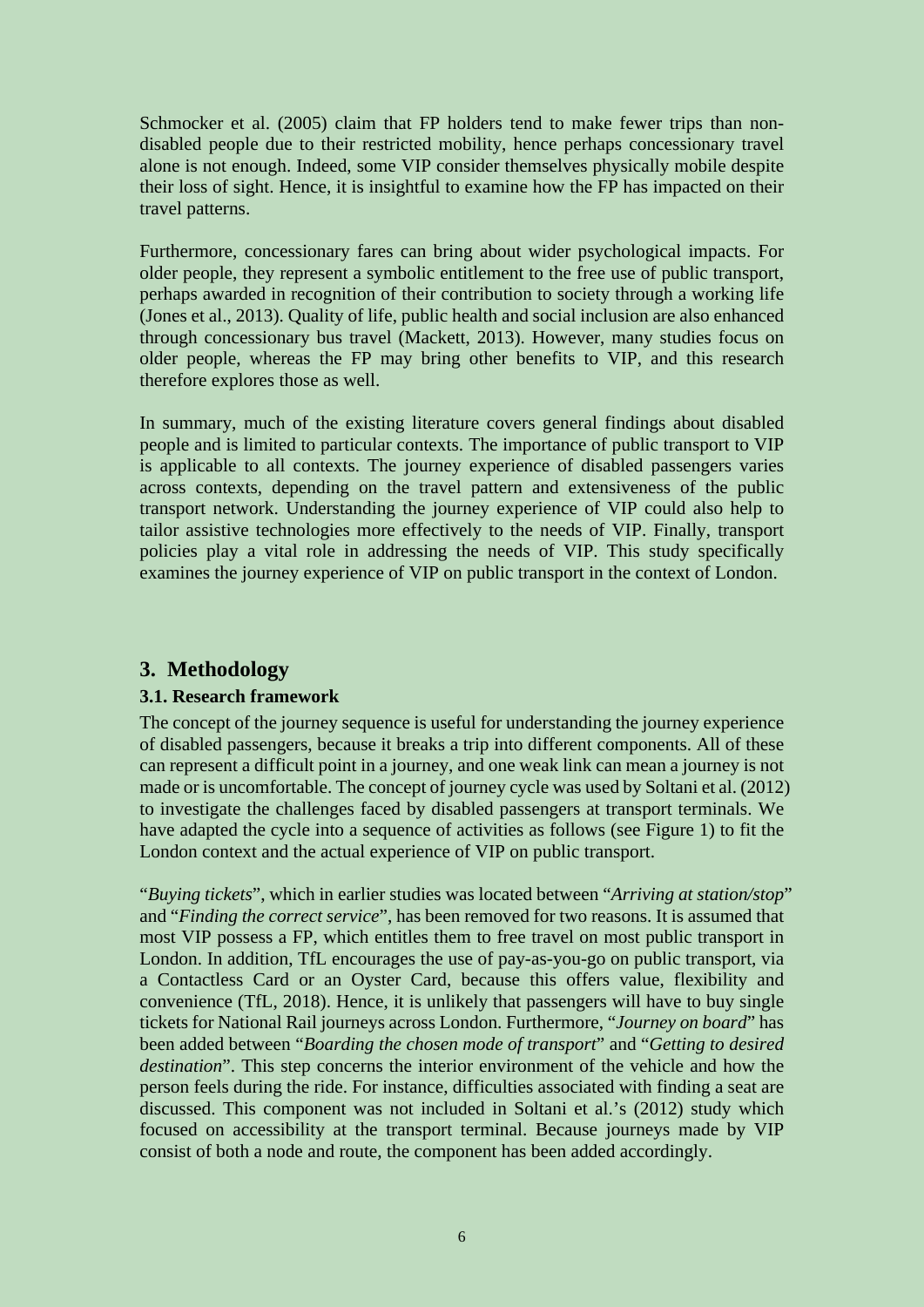

Figure 1. Research framework for journey sequence on public transport for VIP (Source: Authors, adapted from Lafratta, 2008 in Soltani et al., 2012)

### **3.2. Qualitative semi-structured interviews**

A qualitative approach is used in the study, using semi-structured interviews with VIP. This approach has been adopted by previous studies with regard to the journey experiences of VIP (Hine and Mitchell, 2001; Gallagher et al., 2011; Casey, Brady and Guerin, 2013; HKSWGU, 2016). The interviews allow a rich discussion and understanding of varied journey experiences. The semi-structured nature enables data reproducibility by having a similar set of questions for all interviewees. The interviews also address more specific issues as the discussion develops and allow a more detailed understanding to be developed (Bryman, 2008). Follow-up questions could be raised with reference to a response in order to better understand the journey experiences of the VIP in the study.

23 interviewees were recruited through snowball sampling by asking the respondents to refer more participants, with the analysis carried out between May and July 2018. A list of topics covered in the semi-structured interview can be found in Appendix 1. These were derived by using the issues evident in the existing literature, modified according to our understanding of the London context. The snowball method was useful in recruiting the hard-to-reach groups (Sammer et al., 2012), including the wide range of VIP in London, with differing ages, degrees of sight loss, mobility tools and genders. By including a variety of different backgrounds and characteristics among the interviewees, it was hoped that people from different walks of life could be included. This would represent the differing experiences of VIP. The interview material was analysed using NVivo 11. All the interviews were carried out in a face-to-face setting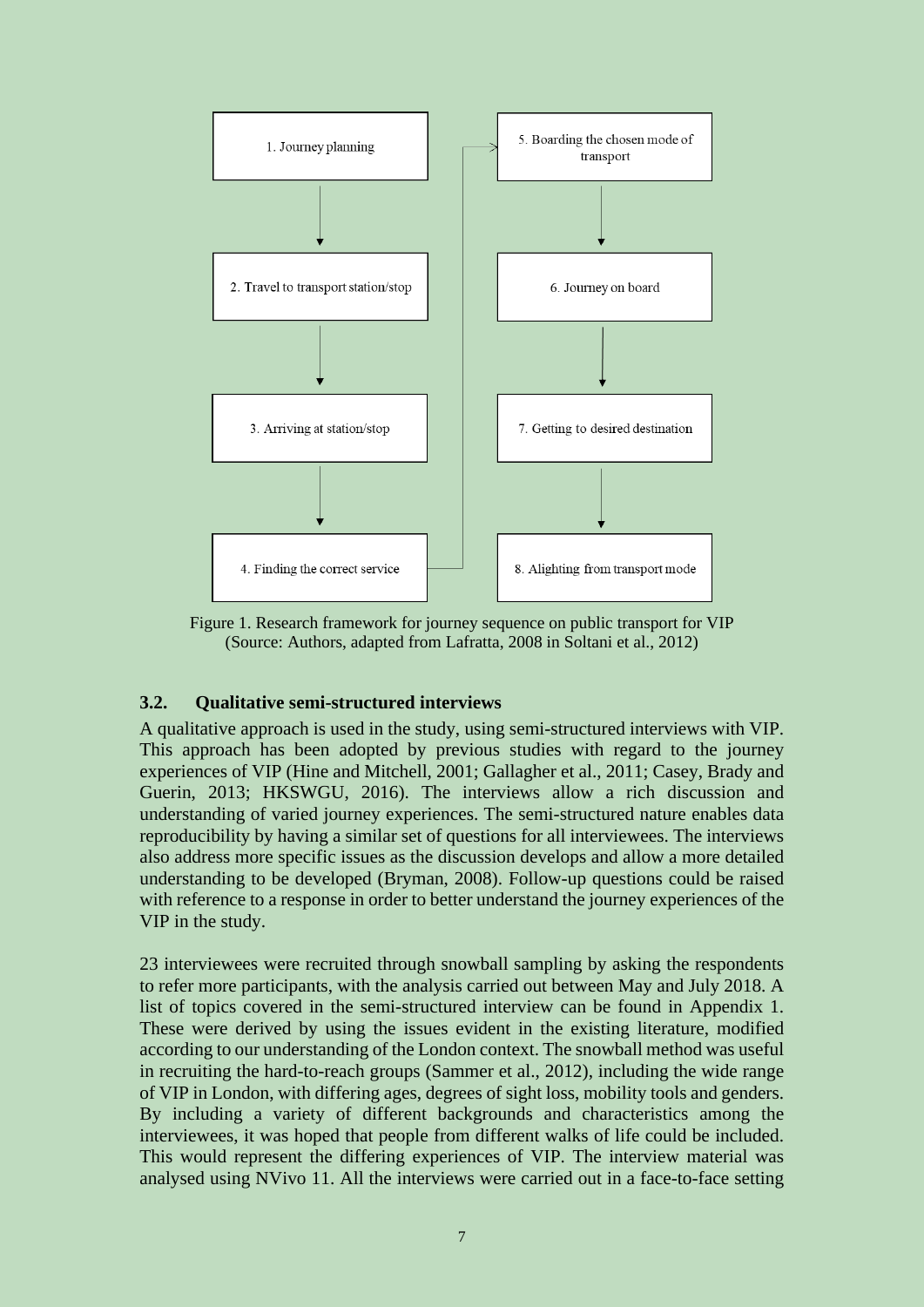and lasted between 45 and 90 minutes. The aforementioned data are summarised in Table 1. We were able to collect a varied sample in terms of age, gender and degree of sight loss. The qualitative analysis is exploratory rather than definitive.

| Code                  | <b>Age Group</b> | <b>Degree of Sight Loss</b>          | <b>Mobility Tool</b>     | <b>Gender</b> |
|-----------------------|------------------|--------------------------------------|--------------------------|---------------|
| A                     | $46 - 60$        | Severely Sight Impaired <sup>1</sup> | Symbol Cane <sup>2</sup> | Male          |
| B                     | Below 30         | <b>Completely Blind</b>              | Long Cane                | Female        |
| $\mathbf C$           | Below 30         | Partially Sighted <sup>3</sup>       | <b>Symbol Cane</b>       | Female        |
| D                     | $31 - 45$        | <b>Completely Blind</b>              | Guide dog                | Male          |
| E                     | Above 60         | Severely Sight Impaired              | Guide dog                | Male          |
| F                     | $46 - 60$        | <b>Severely Sight Impaired</b>       | Guide dog                | Female        |
| G                     | $31 - 45$        | <b>Severely Sight Impaired</b>       | Long Cane                | Female        |
| H                     | $46 - 60$        | <b>Completely Blind</b>              | Guide dog                | Male          |
| $\mathbf{I}$          | Below 30         | <b>Severely Sight Impaired</b>       | Guide dog                | Female        |
| J                     | $31 - 45$        | <b>Partially Sighted</b>             | <b>Symbol Cane</b>       | Female        |
| K                     | Above 60         | <b>Completely Blind</b>              | Long Cane                | Male          |
| L                     | $31 - 45$        | <b>Severely Sight Impaired</b>       | Long Cane                | Female        |
| M                     | $31 - 45$        | <b>Completely Blind</b>              | Long Cane                | Male          |
| N                     | Above 60         | <b>Partially Sighted</b>             | <b>Symbol Cane</b>       | Female        |
| $\overline{O}$        | $31 - 45$        | <b>Partially Sighted</b>             | N <sub>0</sub>           | Male          |
| P                     | $31 - 45$        | <b>Completely Blind</b>              | Long Cane                | Male          |
| Q                     | $31 - 45$        | <b>Severely Sight Impaired</b>       | Guide dog                | Female        |
| $\overline{\text{R}}$ | $46 - 60$        | <b>Severely Sight Impaired</b>       | Long Cane                | Female        |
| S                     | $31 - 45$        | <b>Completely Blind</b>              | Long Cane                | Male          |
| T                     | $31 - 45$        | <b>Completely Blind</b>              | Long Cane                | Female        |
| U                     | $31 - 45$        | <b>Severely Sight Impaired</b>       | Long Cane                | Male          |
| $\mathbf{V}$          | $31 - 45$        | <b>Completely Blind</b>              | Long Cane                | Female        |
| W                     | Above 60         | <b>Severely Sight Impaired</b>       | Long Cane                | Male          |

Table 1 Profiles of participants

The interview embodied a systematic approach for reviewing accessible transport provision in London, covering the issues drawn from findings in the literature. The first and second objectives focused on barriers and improvements, and were approached via the adapted journey sequence concept. Questions followed the flow of the journey sequence, enabling participants to reflect chronologically on their own journey experience. This allowed them to review the barriers they had encountered and identify improvements that could boost their experience. In addition, interviewees were asked to give their opinions about and knowledge of the pamphlet "*Accessible travel in London"*, published by TfL. This helped build an understanding of the barriers they face in accessing information. The interview also examined the impacts and

<sup>&</sup>lt;sup>1</sup> Severely sight impaired is defined as gross visual field restriction, meaning that a person is unable to see within 3 metres.

<sup>&</sup>lt;sup>2</sup> A symbol cane highlights disability to other people, but cannot be used as a walking stick nor to detect obstacles on the ground.

<sup>&</sup>lt;sup>3</sup> Partially sighted is defined as having some types of visual problem that make it difficult to recognise people in the street, to drive and to watch television.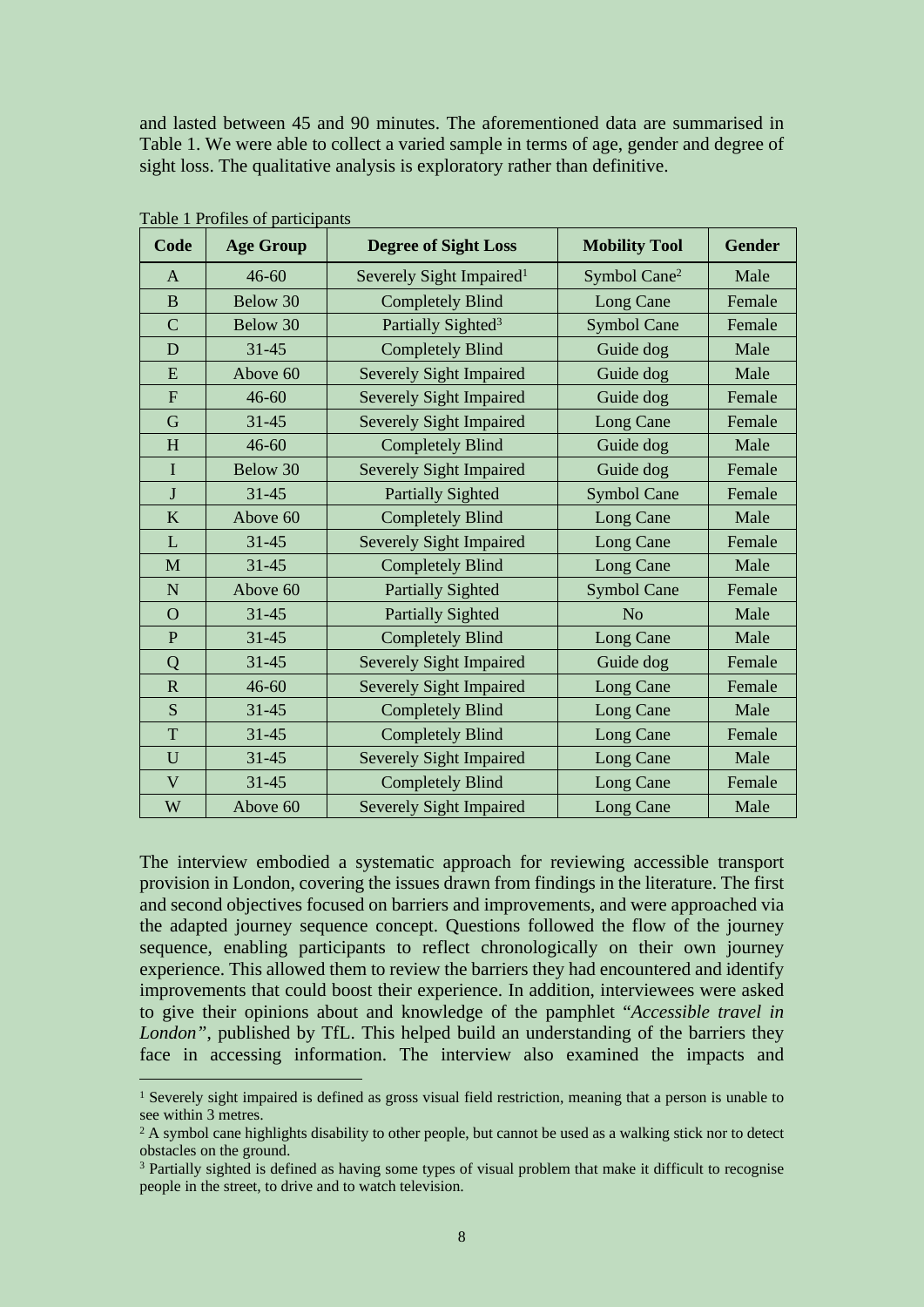implications of the FP in shaping the use of public transport for VIP. Whereas previous literature had focused on the impact on older users of public transport (Mackett, 2013), new findings were anticipated for VIP, because they had different requirements and conditions in terms of their access to transport.

There are some limitations to this research approach. First, as the profiles of the interviewees show, all had experience of travelling alone on public transport, and therefore might not represent less independent individuals. In addition, most of the interviews were arranged via email and/or telephone, which meant the respondents had access to this technology. Hence, again, their experience may not fully reflect the challenges faced by less independent individuals or those who face major barriers in accessing information. Nonetheless, these participants were able to represent a good range of VIP in the city and provide valuable insights.

A risk assessment was conducted, and an ethical approval form submitted and approved by UCL's ethics committee. Verbal consent was obtained from the participants at the beginning of the interviews. Saleh (2004) suggested that recorded audio consent could offer an alternative to written consent for VIP without reducing validity. This was also in line with the Disability Discrimination Act, which requires that appropriate changes be made to suit the needs of disabled participants (ibid.).

### **4. Research Findings and Discussion**

The findings are grouped into the following categories: barriers to accessing information; consistency of layout; the availability of real time information; audio announcements and staff assistance; and the provision of concessionary travel.

### **4.1. Barriers to accessing information**

During the interviews it was found that journey planning by VIP nowadays is mostly done digitally, via the Internet or Apps. None of the interviewees mentioned traditional methods, such as consulting timetables or physically visiting the station in advance to gather information for their journeys. A few mentioned family and friends as a source of information. These findings are contrary to the traditional methods outlined by Golledge, Marston and Costanzo (1997) and can be explained by the current wider availability of online information due to technological advancement. The findings also reflect the desire of VIP to be independent in planning their journeys by using online resources instead of seeking help from others, and the data reveal their efforts to do so. This shows the importance of having appropriate online tools for VIP.

Despite the ease of consulting online information, journey planning remained stressful for the interviewees, as described below:

*"A lot of planning is involved. I have all types of Apps on my phone for planning the journey."*

(Interviewee C, Female, 7/6/2018)

*"I use TfL journey planner a lot, but it does not give clear walking directions. Hence I have to use GPS on my phone to find my way."* (Interviewee D, Male, 7/6/2018)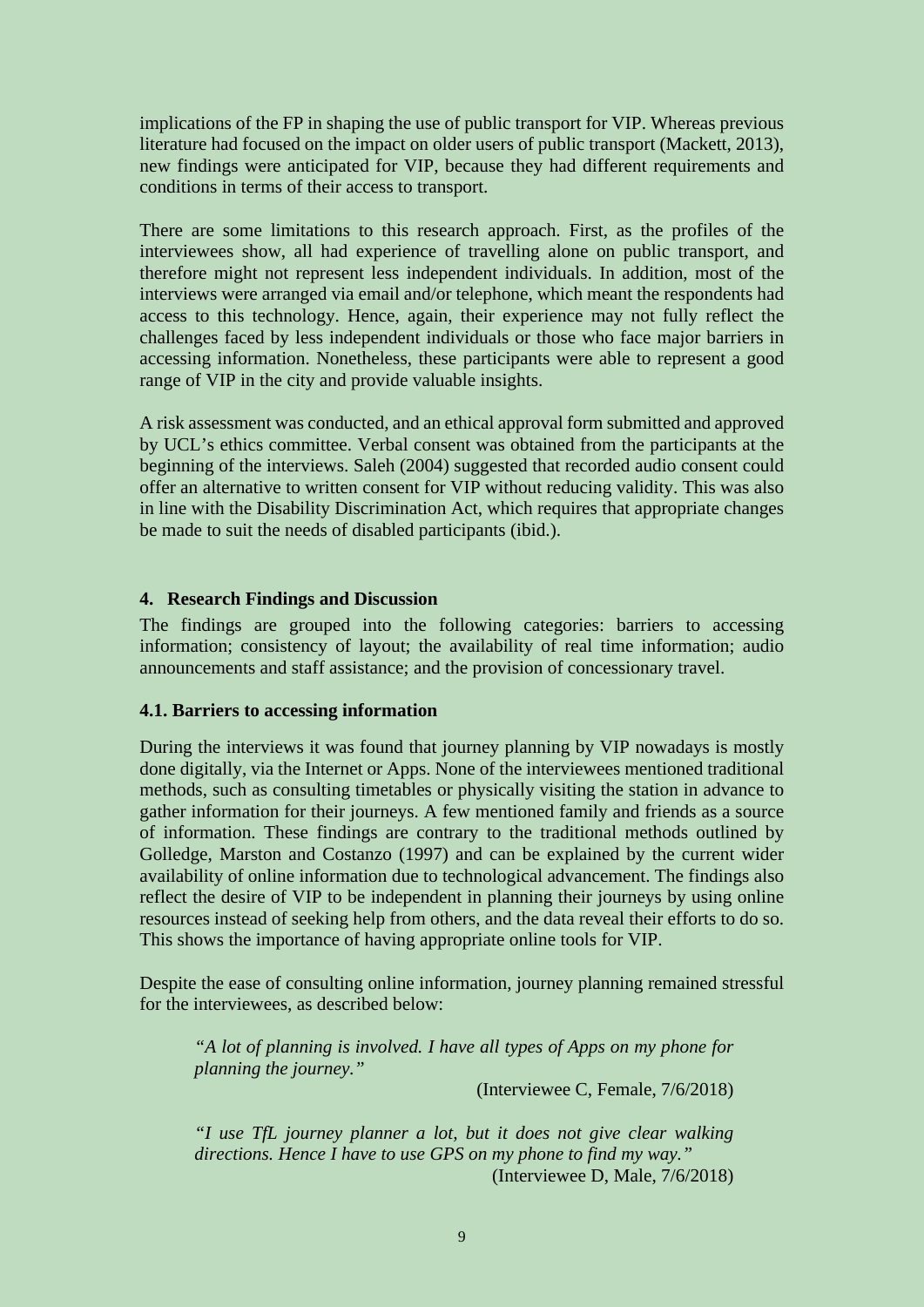Most interviewees mentioned they used the TfL journey planner as their source of journey information because it is linked to real-time service updates. However, it is only available in a web version, so it cannot be used with GPS for navigation. It provides information about routes, but leaves out the first and last mile, so VIP must consult additional sources to fill this gap. This is not an ideal experience for VIP, who have to expend greater effort than sighted people in acquiring information.

Moreover, VIP lack access to policy updates and information about available assistance. More than half of the interviewees had not heard of the *Accessible Travel Guide* by TfL. This printed pamphlet, which is available at stations, is not readily accessible to them due to its small size. In addition, a few staff at some of the smaller Underground stations had not heard of the guide either, and would therefore not be able to offer it to VIP if needed or requested. Although much information can be found online, it is difficult for VIP to get the essential information they need. Indeed, VIP commonly experience access issues to online resources, even if they have access to the Internet.

> *"Websites are really complicated to access so people just don't get to know the information."*

> > (Interviewee T, Female, 27/6/2018)

*"Some are inaccessible because they're in PDF."* (Interviewee B, Female, 30/5/2018)

*"Not all information can be found at one place. Sometimes you need to do a bit of research to find out information, which takes time."* (Interviewee P, Male, 20/6/2018)

As a consequence of not being able to access all the information available, VIP can miss useful aids. More than half of the interviewees had not heard of the travel mentoring scheme offered by TfL, which a charity worker described as "*very useful mobility assistance and training*". Some interviewees asked for more details and expressed an interest in participating.

*"I try to tell others about the scheme. It is the vulnerable ones who cannot get access to information."*

(Interviewee J, Female, 13/6/2018)

Non-governmental organisations and charities have been the major sources of information and policy updates for most VIP. Hence, how much the VIP know depends on how the messages are channelled through their sources. Although VIP can get travel updates by subscribing to TfL accessibility news, only a few mentioned this as their source of information.

*"There are not lots of announcements on policies. I only find out when there's been a negative impact."*

(Interviewee I, Female, 13/6/2018)

*"Very often I rely on a third party to get the information. TfL cannot provide accessible travel information in an easy to consume way."*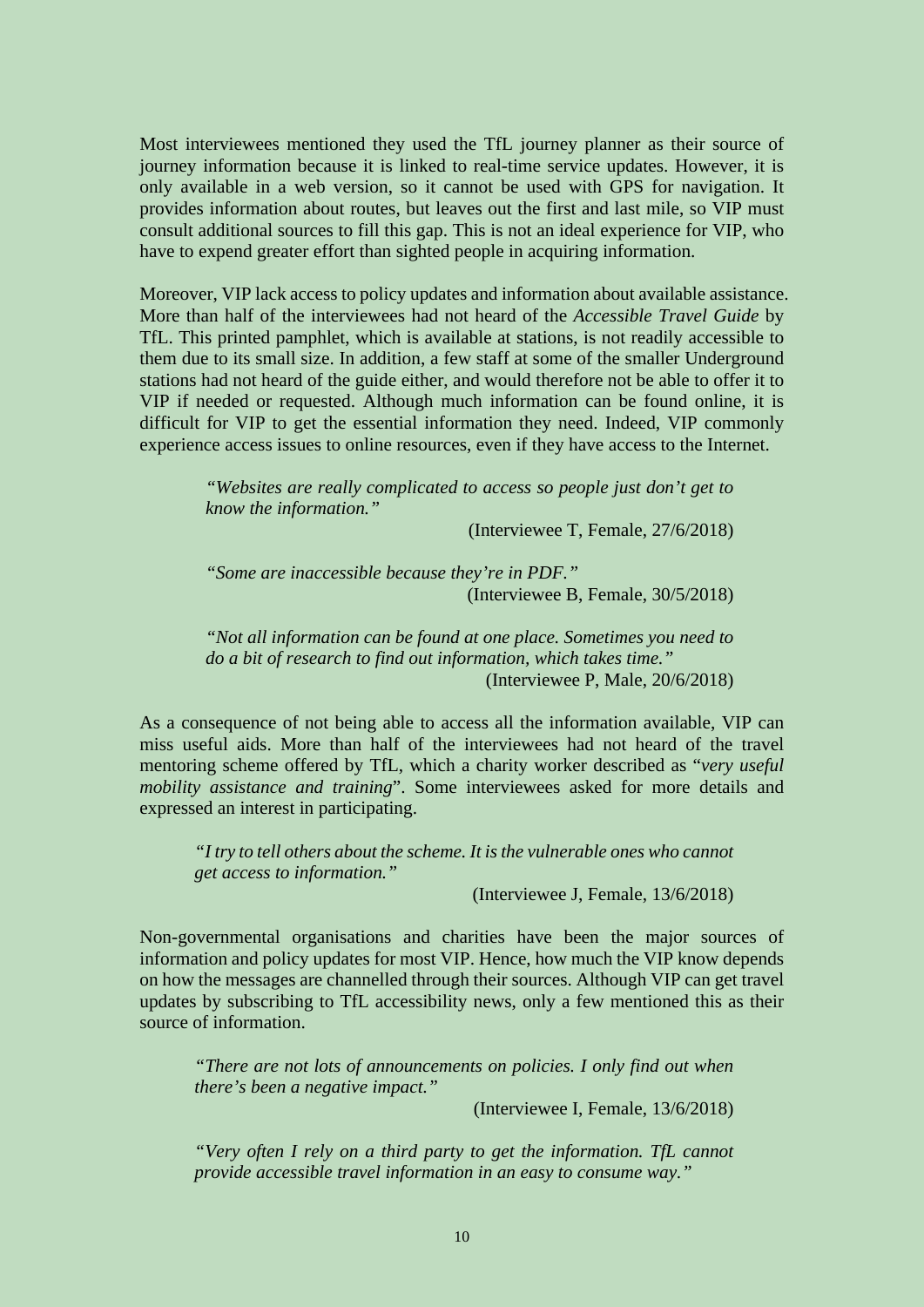(Interviewee H, Male, 13/6/2018)

*"It is not publicised as much as it should be."* (Interviewee K, Male, 14/6/2018)

All of these comments reflect a failing in terms of delivering the most up-to-date information to VIP, and they are often left uninformed when new policies or assistance become available that could improve their journey experience.

### **4.2. Consistency**

Consistency in layout and design across the entire transport network is important to ensure that VIP can move around safely and confidently as they use their mental maps to navigate their journeys (Quinones et al., 2011). The current lack of consistency in the layout of the network is a barrier to disabled people that affects whether or not they have a smooth journey on public transport (Aarhaug and Elvebakk, 2015).

The consistent use of tactile paving is a critical safety need for VIP, because its presence warns them they are approaching the platform edge. The importance of tactile paving (Jones and Jain, 2006) remains crucial now, more than a decade later, because the interviewees indicated that railway stations in London, particularly National Rail stations, lack such paving. Such oversights pose safety threats to VIP, who consider tactile paving to be necessary and call for it to be installed on all platforms as soon as possible.

*"Tactile paving should be at every platform – I actually fell onto the tracks with my guide dog because there was no tactile paving."* (Interviewee D, Male, 7/6/2018)

Another safety concern arising from the need for consistency involves the interior design of buses. For environmental and operational reasons, there are different bus fleets with different interior layouts. That inconsistency makes it challenging and confusing for VIP to navigate within the vehicle to find a seat or a place to stand. Buses may have single, double or triple doors, and that can confuse VIP about where to board and alight. Different locations for priority seating pose another challenge for VIP, who have no idea where such seats are before boarding (Figures 2 and 3). Often it is difficult for VIP to locate a safety handrail to hold onto before the bus departs. When passengers feel insecure and unsafe, it diminishes their journey experience.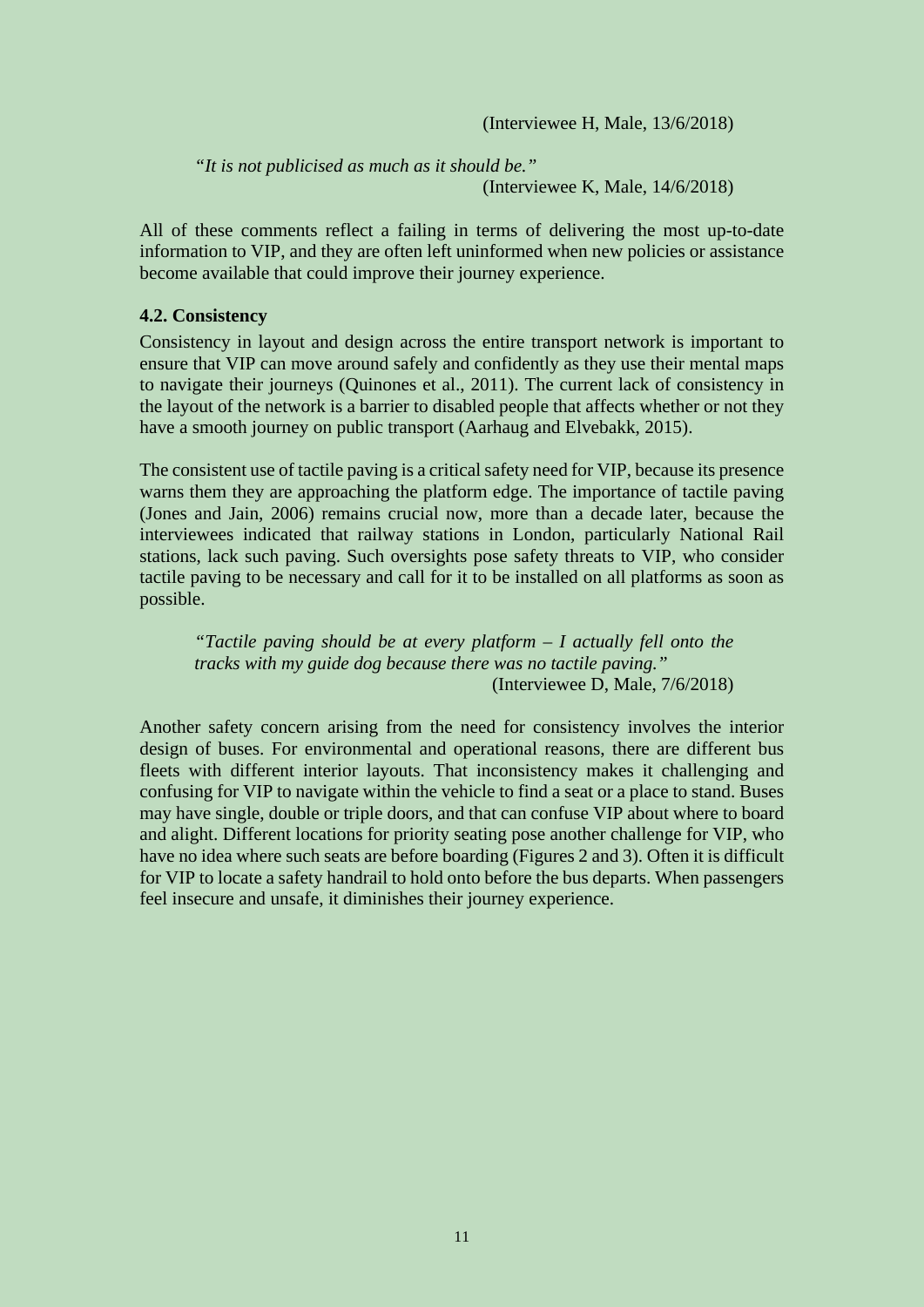

Figure 2. Interior design of Volvo B7TL (Source: Authors)



Figure 3. Interior design of new Routemaster (Source: Authors)

*"I reckon there are six designs of buses on just one route, with seats, poles, bells, wheelchair bays and doors at different places – it makes finding your way around the bus really hard. They're not the same as the last bus you use, and you're trying to work all these out while standing on a platform that is moving in three-dimensions, that is inherently dangerous and unstable."*

(Interviewee U, Male, 27/6/2018)

*"The interior designs make it harder to find a seat."* (Interviewee W, Male, 29/6/2018)

*"Different positions of the pole on the bus can be dangerous."* (Interviewee F, Female, 10/6/2018)

While operational needs make it impractical to require operators to deploy a single identical fleet, they should nonetheless make a real effort to limit the types of fleet used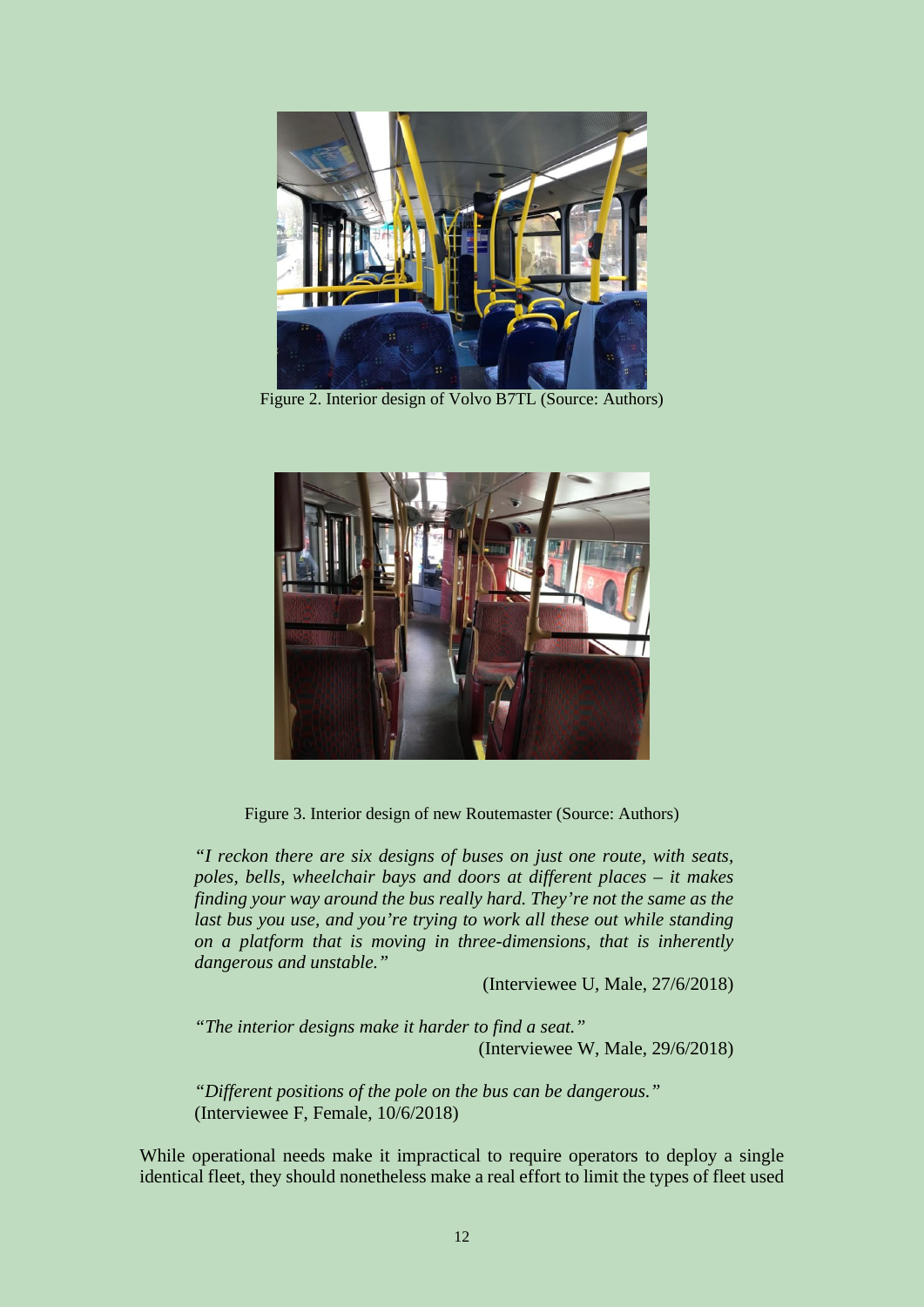within each route, or make it easier for VIP to understand which type of vehicle they are on. This would help regular users to recognise the interior design of their bus and become familiar with the locations of seats and poles, and thus would make them feel safer in the onboard environment.

## **4.3. Real-time information (RTI)**

Service reliability relates to overall experience and can be illustrated by RTI (Fadaei and Cats, 2016). It is common to see display panels at railway stations and bus stops containing the RTI about services (Figure 4). Many VIP are aware of such facilities, yet they cannot benefit from them as they are currently designed.



Figure 4. RTI display panel at Bermondsey Station Bus Stop A (Source: Authors)

*"RTI could be useful. I know it is there, but I cannot see it."* (Interview A, Male, 30/5/2018)

Consulting service timetables is a common method for VIP to judge whether they are taking the correct bus service (Hine and Mitchell, 2001; Gallagher et al., 2011; Hara et al., 2015), but it is not always reliable because of unpredictable traffic conditions. As a result of technological advancements, most buses are now equipped with GPS, which records the location of the vehicle, and the RTI can be shown on the stations' display panels. However, that information is still not readily available to VIP because it is mainly presented in visual format that is not accompanied by audio announcements. Even for those with residual eyesight, reading information on the stations' illuminated panels is difficult and challenging because they are placed above eye level and are difficult to get close to. Hence, despite the availability of RTI, VIP can seldom use it, which seems like a huge waste of resource.

Currently, some VIP use third-party Apps on smartphones to access the RTI for buses, but these forms of RTI access are not without problems. Not all Apps are compatible with the voice-over<sup>4</sup> function, so access to RTI is rare and some VIP still simply rely on other people to give them RTI. This of course does not always work, for instance if there are no other people around or if they are unapproachable.

In London, Underground lines with multiple destinations use the same track<sup>5</sup>. Observations reveal that audio announcements at the platforms only give the destination of the first train. If VIP are not assisted, they are unable to discern which train to board because the order of trains is shown only on the visual display panel (Figure 5).

<sup>4</sup> Assistive technology with built-in screen reader that describes aloud what appears on the screen.

<sup>5</sup> Central Line: 2 branches for Westbound and 2 branches for Eastbound; District Line: 3 branches for Westbound and 2 branches for Eastbound; Metropolitan Line: 4 branches for Westbound; Northern Line: 2 branches through Central London and 3 branches in the North; Piccadilly Line: 2 branches for Westbound.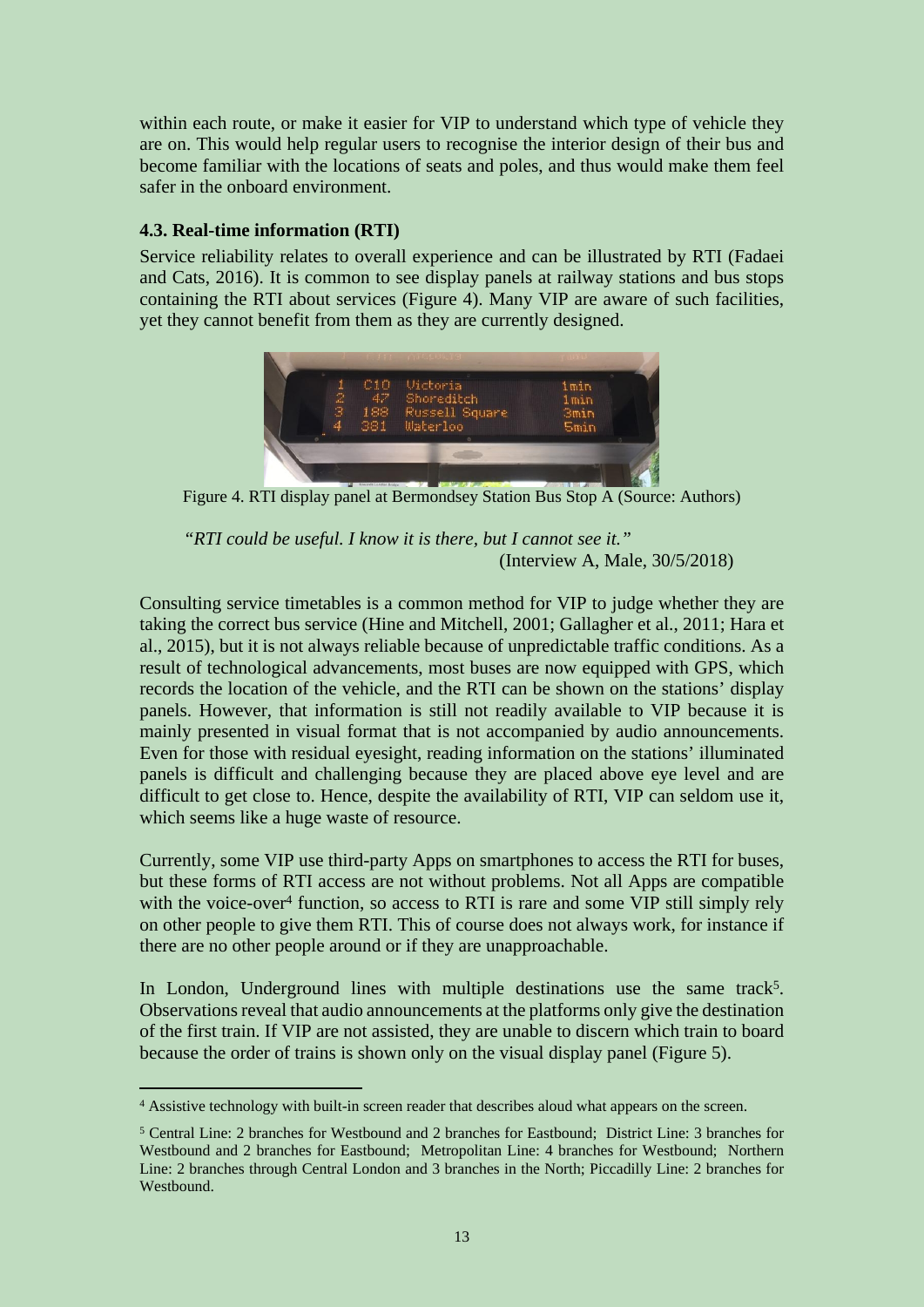

Figure 5. RTI display panel for Central Line Westbound service (Source: Authors)

 *"It would be handy to find the correct service with RTI announcements."* (Interviewee L, Female, 15/6/2018)

Most interviewees believed that, if RTI were available to them, it would be helpful for their journey. This finding was also consistent with the literature on the positive impacts of RTI on sighted passengers' experiences by shortening waiting time and alleviating stress during the wait (Zhang, Shen and Clifton, 2008; Watkins et al., 2011; Brakewood, Barbeau and Watkins, 2014). According to the few experiences that VIP shared about using RTI for bus journeys, the wider availability of RTI could help to achieve a similar journey experience to that of non-disabled passengers.

### **4.4. Audio announcements**

London is renowned for the "talking" buses, as is the rail network across the  $UK$ almost all public transport services are equipped with audio announcements. Audio information not only reminds passengers where their vehicle is, but, as the major source of information for VIP, it is crucial to them. It already shapes the mode choice of VIP, even before its availability widens.

*"I only started using buses in London after there was audio. It was impossible to travel on the bus when you had no clue where it was."* (Interviewee U, Male, 27/6/2018)

Research findings confirming that audio announcements play a crucial role in helping VIP to be prepared to alight from the vehicle are consistent with previous literature (Golledge, Marston and Costanzo, 1997; ECMT, 2006; RNIB Cymru, 2014; Smith, 2014). It is also compulsory for all rail vehicles to be equipped with audio announcements as specified in The Rail Vehicle Accessibility Regulations 2010 (DfT, 2010).

*"It is very useful that the station name is mentioned twice, so I can be prepared to get off."*

(Interviewee T, Female, 27/6/2018)

Announcing the stations twice on the Underground helps VIP locate where they are. During a journey, they often have to focus on the audio announcements in order to know when to alight. However, that can be challenging in the noisy onboard environment, which can be due either to crowding or to noise from the track in the tunnel.

*"I almost miss the station because it's too noisy inside the Tube. When I heard the announcement at the station I had to jump off the seat."*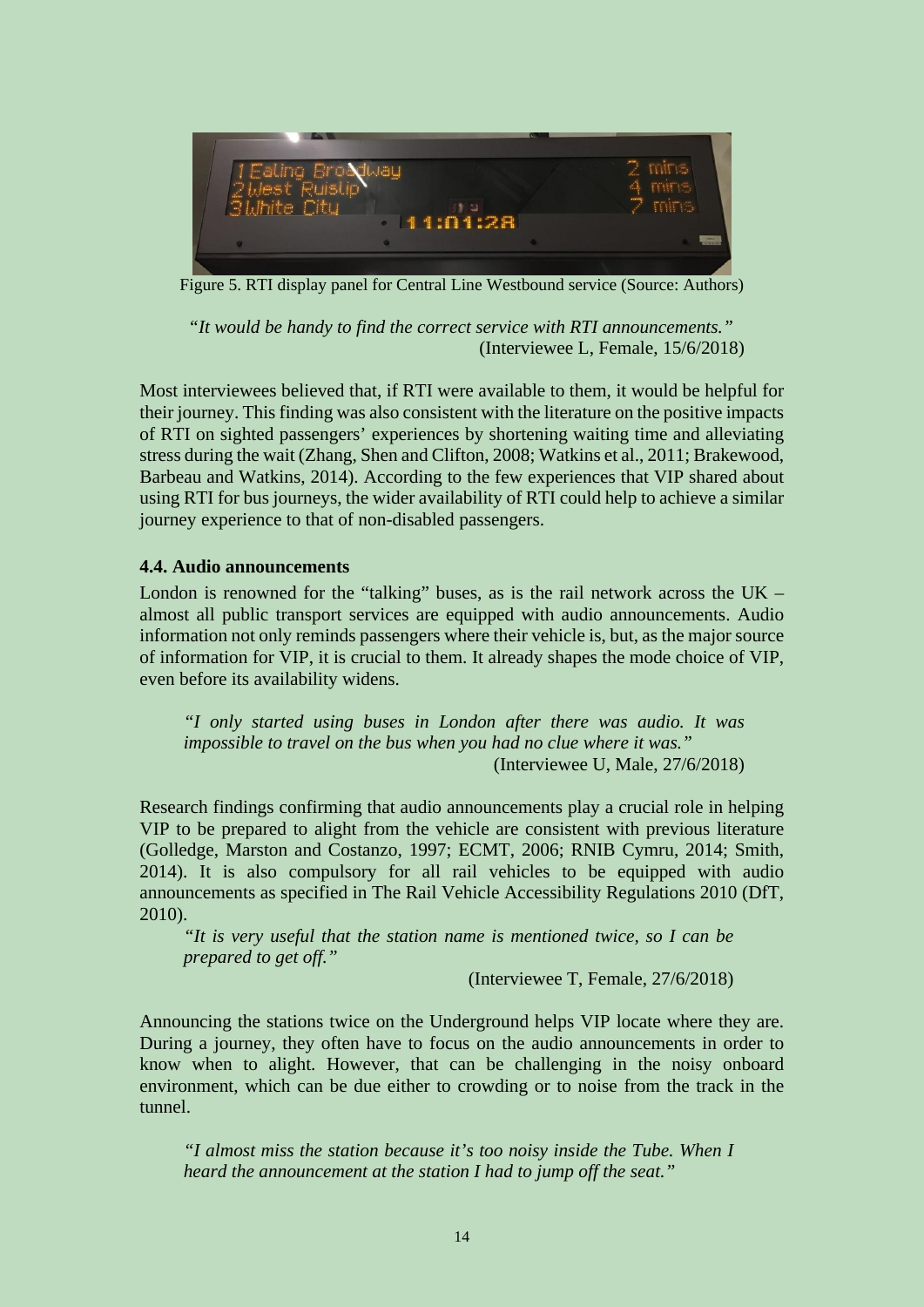(Interviewee B, Female, 30/5/2018)

Hence, announcing the stations twice functions as insurance for VIP who may miss one of the announcements, especially in a noisy carriage. This can reduce their anxiety about getting lost and thereby can enhance their experience.

On the *Circle, District, Hammersmith and City and Metropolitan Lines*, the station name is announced three times, which appears to be appealing to VIP. However, they voiced concerns about the order of presentation within the announcement. A typical announcement made while passengers are waiting is as follows:

*"This is Barbican. The next station is Moorgate. (Pause) This is a Metropolitan Line Train to Aldgate."*

By the time the line is announced, the train doors are usually closing. This breaches the *Rail Vehicle Accessibility (Non-Interoperable Rail System) Regulations 2010,* which state that the destination and the next stop must be announced when the vehicle is stopped at a station (DfT, 2010). The operator has applied for an exemption, claiming that complying with the regulation would increase idling time at the station and reduce service frequency (DfT, 2017). With multiple Underground lines running on the same track<sup>6</sup>, the first train may not necessarily lead to the desired destination. This can make it hard for VIP to board the correct service, because they cannot see the destination displayed on the train.

*"It can be confusing if VIP are travelling alone and only realise they're on the wrong train when the doors are closing, especially at the station before the lines diverge."*

(Interviewee S, Male, 26/6/2018)

Some VIP highlight that audio announcements made at the platform do inform them which destination an approaching train is bound for, but the audio volume may not always be high enough, particularly in a noisy environment. Hence, VIP often have to rely on the announcement on board to ensure they are on the right one. Uncertainty about travel information makes the journey experience more stressful for VIP.

There is no doubt that audio announcements are beneficial to VIP, and the situation can be further improved by considering the comments made by VIP, who requested that useful content be presented in the acoustic information. In addition, having multiple audio outlets equally spaced within the carriage would make it easier for VIP to hear the information, even in a crowded environment.

### **4.5. Staff assistance**

*"Staff assistance is the biggest concern of the journey."* (Interviewee A, Male, 30/5/2018)

<sup>6</sup> Hammersmith to Baker Street: Circle Line, Hammersmith and City Line; Baker Street to Liverpool Street: Circle Line, Hammersmith and City Line, Metropolitan Line; Aldgate East and Barking: District Line, Hammersmith and City Line.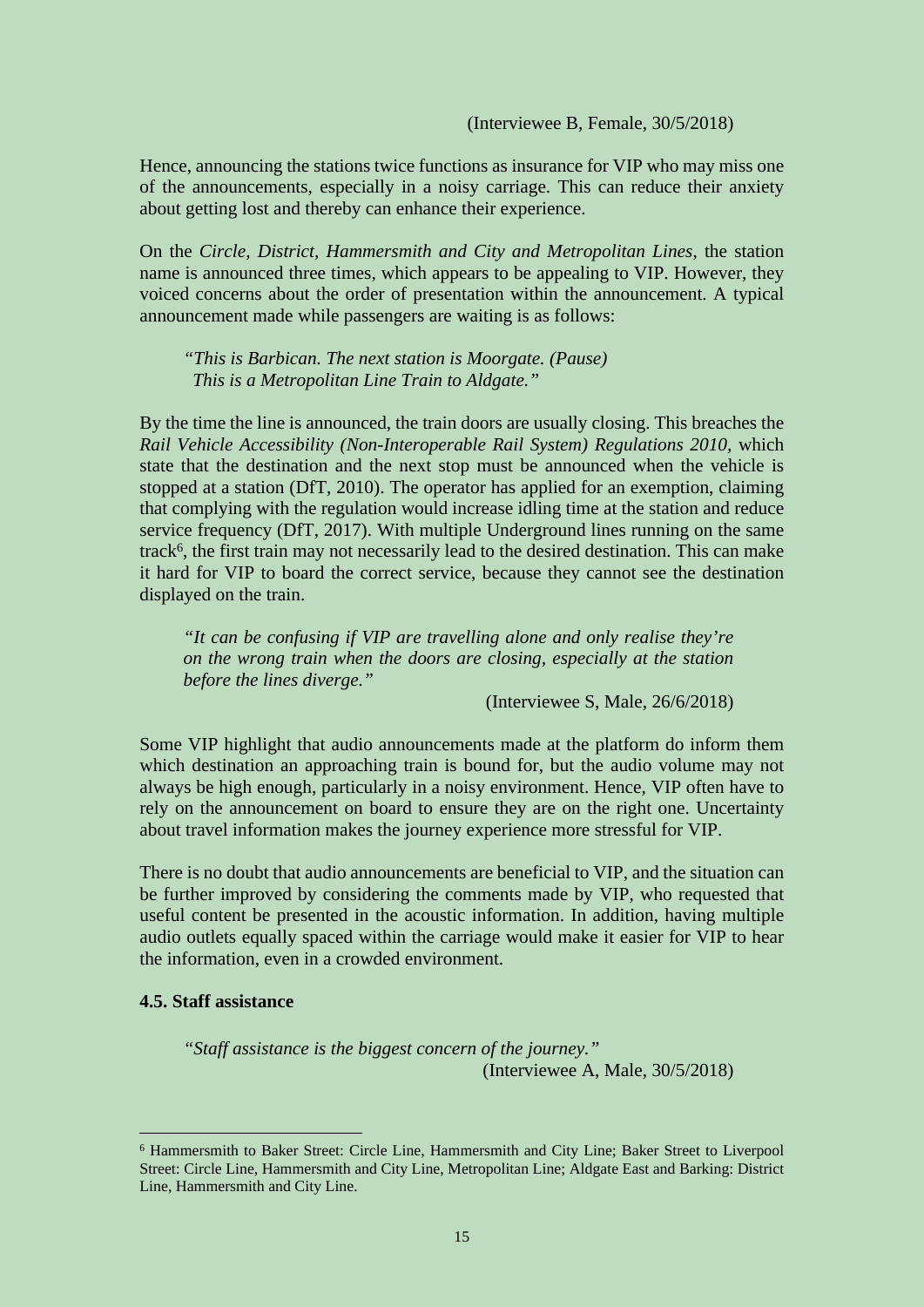*"It's important to have staff to help me navigate around especially at an unfamiliar station."*

(Interviewee U, Male, 26/6/2018)

All the interviewees mentioned issues related to staff assistance and attitudes, thus revealing the staff's relevance to VIP's journey experiences. Availability of staff assistance prior to boarding was the most common reason given for choosing the Underground over buses (buses only have staff at large terminals) and National Rail (which requires the assistance to be pre-booked). In previous studies, it was assumed that staff assistance was satisfactory to the experience. In addition, preference for the Underground is contradictory to previous research in the UK regarding the mode choice of disabled passengers (Jones and Jain, 2006; Pavey et al., 2009). This discrepancy can be explained by the heterogeneity in the needs of disabled passengers, as VIP represent only one class of people on the disability spectrum (Gant, 1992).

TfL operates a "turn-up-and-go" system for using staff assistance, so passengers do not have to book assistance in advance. According to most of the interviewees, the waiting time varies between Underground stations. At busy or unstaffed stations, VIP may have difficulty getting assistance. During an off-peak hour, VIP were observed to have no difficulty finding staff at the wider ticket gate. However, more than 10 minutes elapsed before the VIP could be escorted to the platform because the staff at the origin station had to call ahead to the interchange station and the final destination to arrange everything before assisting the VIP to board the train. In another observation, the VIP had to rely on others to alert the staff, who were busy helping other passengers and could not see the VIP waiting at the wider ticket gate. Such situations are not ideal for VIP, because they have to set aside extra travel time just for making logistical arrangements.

*"I was stranded because part of the communication chain was broken and there's no assistance at the intermediate station."*

(Interviewee I, Female, 13/6/2018)

*"I want smoother arrangements."*

(Interviewee K, Male, 14/6/2018)

Thus, although staff assistance on the Underground is comprehensive in that it arranges for staff to put the VIP on the train and to pick them up at the platform of their destination, this may not actually translate into an effective service for VIP. Indeed, some VIP only require assistance from the ticket gate to the train and are independent in alighting, but currently there is no option for partial service. VIP still have to wait for arrangements for the whole chain to be made before they are able to embark. This long waiting time can detract from their journey experience and make accessing activities too lengthy an ordeal.

*"I'm happy to be just put on a train and get off myself independently. Even when you tell them you're fine, they have to ring ahead to other stations and it takes time. I am human; I will sometimes be late too. I should be allowed to decide for myself when to get off. They're undermining passengers, making the experience unpleasant."*

(Interviewee T, Female, 27/6/2018)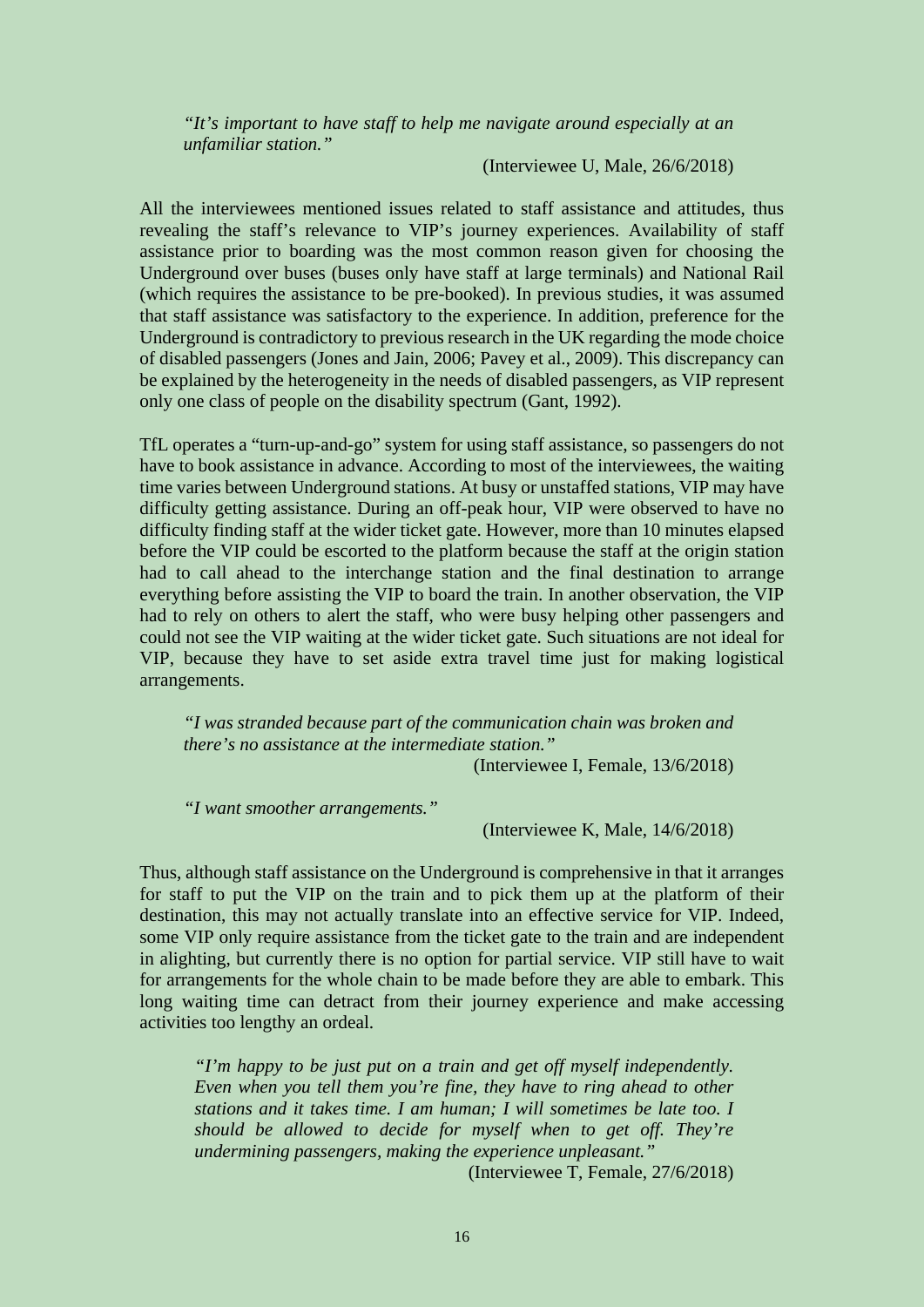*"After waiting for some time, I decided to travel on my own. However, the staff refused me entry because they couldn't provide assistance at that time, although I told them I could do it by myself."*

(Interviewee S, Male, 26/6/2018)

On the other hand, participants were generally negative towards staff assistance from the National Rail service, which requires passengers to pre-book assistance at least 24 hours before their journey, reducing the flexibility available to VIP in making their journey. This was a particularly common complaint from VIP who travel regularly.

*"I think it's actually wrong that people with a disability should book assistance because that limits your freedom. I cannot always predict how long the meeting will take. When I want to go home, I want to go home, and not wait until the time (of the pre-booked assistance). It's dehumanising, so I never book assistance."*

(Interviewee D, Male, 7/6/2018)

*"I prefer to travel in my own time and in my own space. So I don't usually use assistance for this reason."*

(Interviewee N, Female, 18/6/2018)

Throughout the interviews, the VIP often compared the "turn-up-and-go" service available on the Underground with the pre-booked assistance for the National Rail service, and reported the issue of equality of passenger rights. They expressed a desire for "turn-up-and-go" to be extended to all railway services in London, stating that it would improve their journey experience. Although it is hard to ensure sufficient staffing at every railway station to provide VIP with instant support, stringent efforts should be made to enable the same flexibility of travel on public transport as for non-disabled passengers.

#### **4.6. Freedom pass (FP)**

All the interviewees were positive about the FP and found it very useful. A range of positive impacts was discussed, adding to the literature on encouraging more trips (Metz, 2003; Mackett, 2013) and the symbolic entitlement to free travel for older people (Jones et al., 2013).

First, the FP gives VIP huge savings in travel costs. In monetary terms, it addresses certain socio-economic issues relating to the disadvantaged by compensating them for the high transport costs of travelling around. As Joseph and Robinson (2012) illustrated, transport is a barrier to job-seeking for VIP. By removing the cost barrier, VIP are not restricted to employment within a specific proximity.

*"It's already hard for VIP to get a job, so FP means a lot for the budget."* (Interviewee C, Female, 7/6/2018)

Many interviewees appreciated the symbolism of "freedom" associated with the FP. For a lot of VIP, when they lost their vision it became difficult for them to take even the first step beyond their home. However, the FP gives them the opportunity and the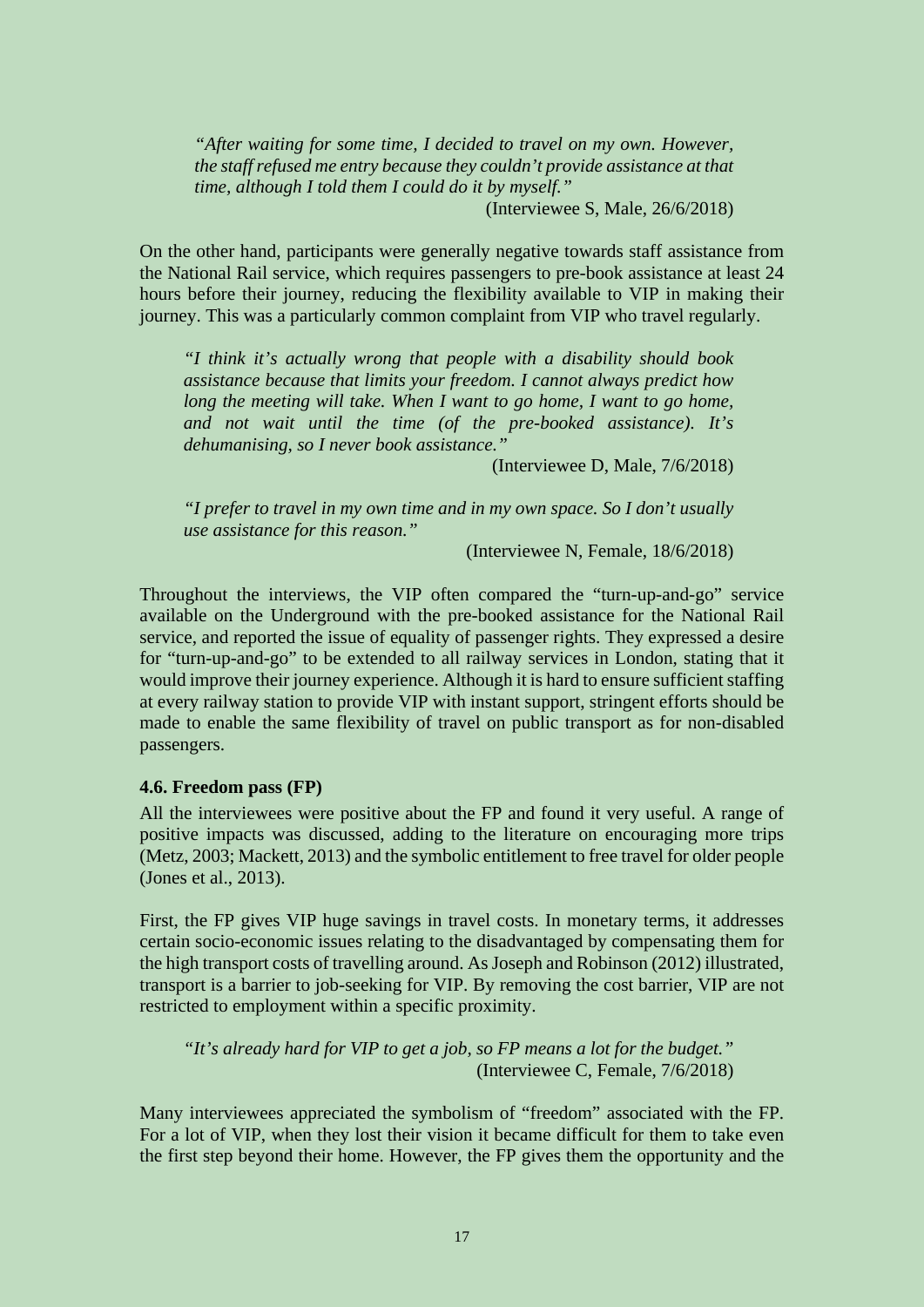encouragement to reach out further. Hence the symbolic meaning of the FP to VIP extends beyond being entitled to benefits.

*"It encourages me to travel as I have my freedom back."*  (Interviewee C, Female, 7/6/2018)

*"I travel a lot more now that I have one, as it gives me freedom."*  (Interviewee T, Female, 27/6/2018)

*"I'm having the freedom to choose more appropriate routes that could have been more expensive."* 

(Interviewee H, Male, 13/6/2018)

The FP enables VIP to take part in activities, and this affects their well-being. They can attend activities without worrying about the transport cost, thus removing a major barrier to participation. This is consistent with the literature, which states that mobility and well-being are mutually influential for older people (Ziegler and Schwanen, 2011; Nordbakke and Schwanen, 2015). It also confirms a previous study that fare exemptions on buses engender the well-being of young people in London (Jones et al., 2012).

*"Before having FP, I was less able to do things. It enables me to take part in sports activities."*

(Interviewee R, Female, 25/6/2018)

*"It's very useful because it gives you the opportunity, as someone with disability, to go out, to go to a job, and you're not just stuck in your house."* (Interviewee G, Female, 11/6/2018)

*"It's an encouragement to go to places because you can exercise."* (Interviewee W, Male, 29/6/2018)

Engaging in activities enables VIP to socialise with others, thereby addressing potential psychological issues arising from their disability. This confirms previous claims that VIP are socially disadvantaged due to accessibility issues (Lucas, 2012). Through London's good public transport network, and with the FP addressing cost issues, a more inclusive environment is created.

*"FP made it more tempting to go out to meet new people, to try new things, to see new places."*

(Interviewee O, Male, 18/6/2018)

*"One of the great problems with sight loss is depression caused by isolation. The more you go out, FP in a sense can achieve that."* (Interviewee E, Male, 8/6/2018)

Another psychological issue addressed by the FP is anxiety about going out. Gallagher et al. (2011) outlined that VIP feel stressed about missing their stops when they travel alone. Comments from VIP revealed that having a FP alleviates their anxiety and worries about going the wrong way. Hence, the FP gives them the courage to try travelling solo on public transport.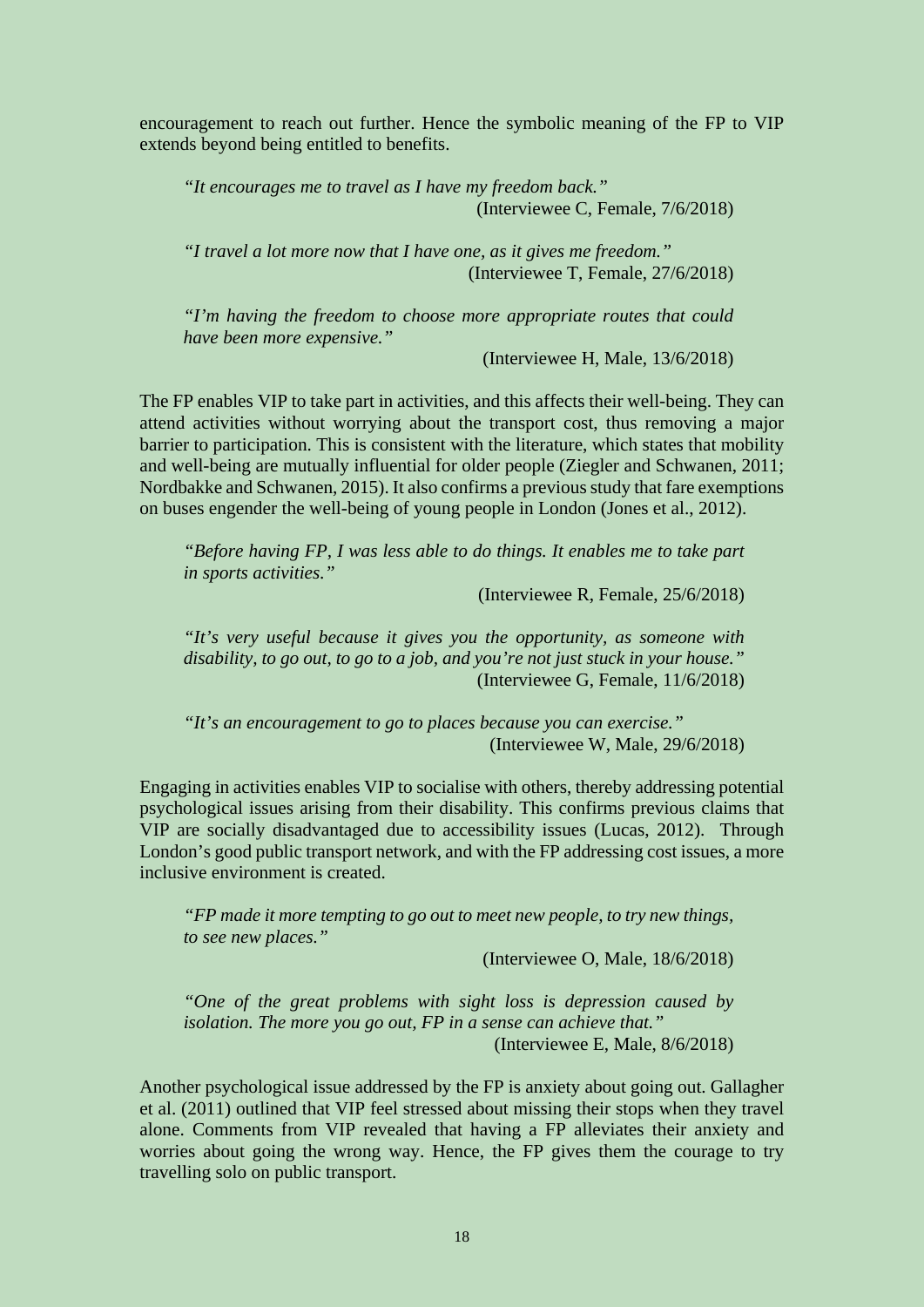*"I can take a rehearsal journey for an important appointment to figure out the way to get there without worrying about the cost."* (Interviewee F, Female, 10/6/2018)

*"When I get lost or use the wrong route, FP compensates the burden."* (Interviewee J, Female, 13/6/2018)

In a wider sense, the FP contributes to transport sustainability goals by encouraging people to use public transport instead of a taxi or private vehicle. Public transport is sustainable, in terms of the transport hierarchy, because it has relatively low perpassenger emissions compared with private modes. Such a phenomenon has not been explored in previous studies on the impact of concessionary travel among older people. While some older people are still able to drive. VIP cannot, and hence they depend on public transport to get around.

*"FP is encouraging for giving public transport a try."* (Interviewee M, Male, 18/6/2018)

*"Instead of taking a taxi, sometimes I take public transport."* (Interviewee D, Male, 7/6/2018)

To summarise, the FP is a very useful policy measure that delivers a tremendously positive impact for VIP when they use public transport. This should be continued in the future to enable VIP to reach out and be independent.

### **5. Conclusions**

This study has examined the issue of VIP taking public transport in London. Through a qualitative approach of conducting in-depth interviews with 23 VIP, reflections on the journey experience were captured. The concerns and expectations identified were highlighted for further analysis. Journeys are generally much too difficult for VIP, even in a context where extensive public transport is available. Everyone has the right to access the transport system, and to participate in activities that improve their quality of life. Yet VIP often experience many difficulties on their journeys and these are overlooked by policymakers. Hence, they need to be much better understood and resolved.

Our findings show, firstly, that access to information is a major barrier to VIP. Although the availability of the Internet has improved people's access to information, VIP still face challenges in planning their trips because a single platform containing all the information they need does not yet exist. As a result, they have to switch between various information sources to plan a single trip. Second, having access to the Internet is not equivalent to being able to receive information updates, because they are not always in an accessible format at easy-to-reach places. Hence, we argue that VIP require improved access to information to help with journey experiences. VIP often rely on information produced by charities and other private organisations rather than the official sources. Finally, the interviews show that the lack of consistency across the TfL network poses a barrier to a smooth journey for VIP. For example, the absence of tactile paving on some platforms and the inconsistent interior designs of vehicles make VIP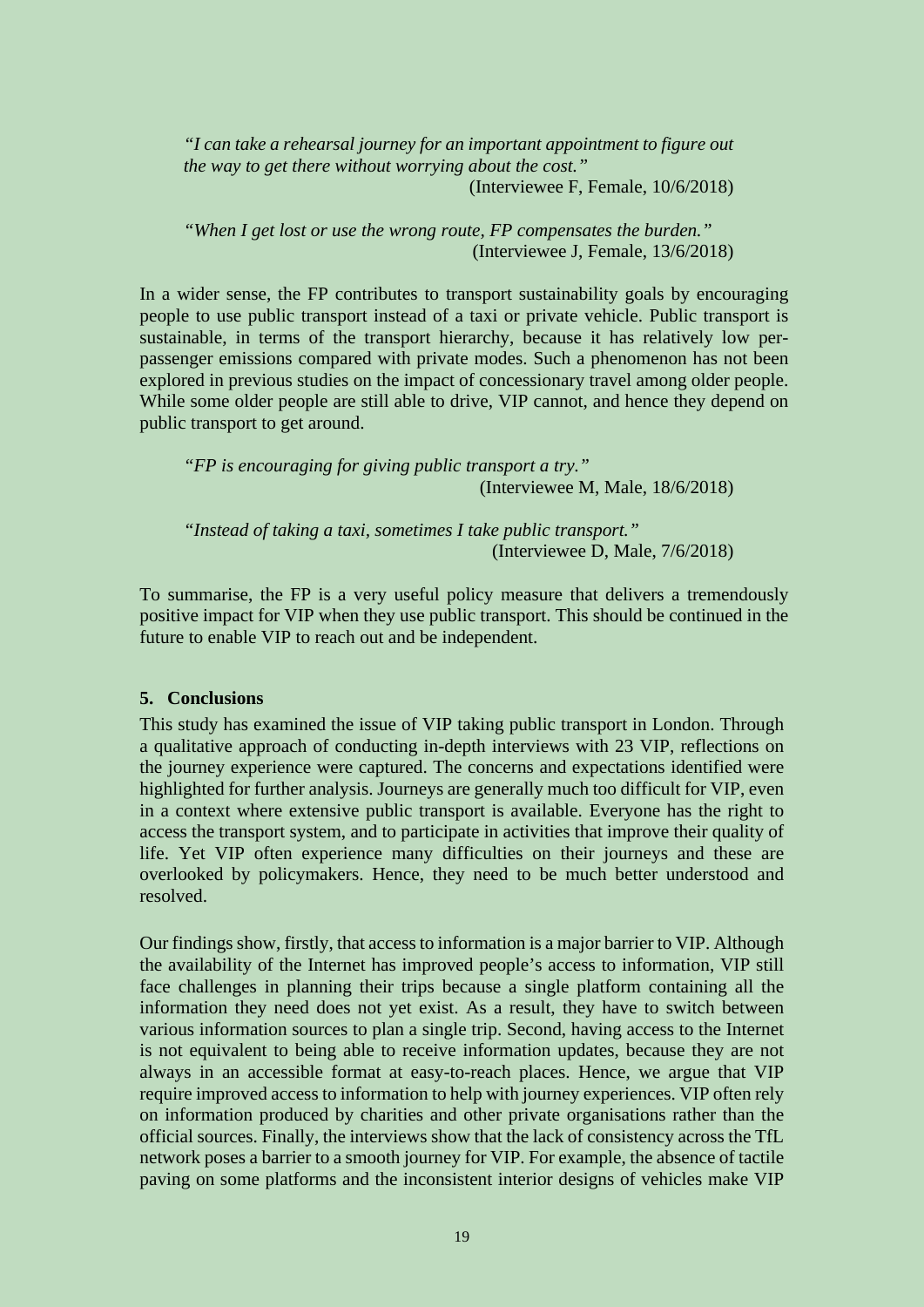insecure and fearful about their personal safety.

Therefore, we argue that there is great scope for improvement in terms of accessible travel aids on public transport, based on the existing journey experience of VIP. The literature and research findings stress that RTI is important for a positive journey experience, yet it is rarely used by VIP because it is not delivered in formats accessible to them. The use of audio announcements on public transport is very beneficial to VIP's journey experience, based on the feedback from the interviewees, because it is the major source of information for them. However, information delivery could be further improved for a better experience by VIP. Moreover, staff assistance is a concern for VIP. Long waiting times and staff with an unhelpful attitude reduce the overall quality of the journey experience. TfL's 'turn-up-and-go' provision of assistance is welcomed by VIP because it increases their travel flexibility. These factors add to the findings from previous literature, which do not emphasise the travel experience relative to staff issues. The Freedom Pass (FP) is a critical aid to VIP, bringing a variety of positive impacts when using public transport. Apart from its symbolic entitlement, the scheme addresses the socio-economic issues of transport costs and personal well-being, and encourages VIP to actively venture out to different places.

As we can see, decisions on taking public transport are affected by the journey experience (Edvardsson, 1998). Our research found that both positive and negative journey experiences can influence future decision making concerning public transport. Moreover, the *Equality Act 2010* states that VIP should be entitled to the same experience as that of non-disabled passengers. Hence, planners and policymakers should make greater efforts to improve public transport services in order to enhance the journey experiences of VIP. With the wider availability of smart technology, TfL should consider developing an integrated smartphone App for delivering travel information, ranging from journey planning and service status updates to RTI about buses and railway services. Technology can help enhance the experiences of VIP. Indeed, most information is readily available in visual formats, so the key will be to transform this into a format that is compatible with and presentable on smartphones, so that VIP can also access it.

Audio announcements and FP are some of the resources that are found to be useful and important for VIP who wish to travel independently around the city on public transport. With the threat of budget cuts, VIP are worried about the reduction in staff at stations, making it more difficult for them to seek assistance. It is crucial to understand that staff assistance is an inseparable part of the journey experience of VIP on public transport. We argue that the rights of VIP should not be affected by the financial operation of the national government. Hence, it is suggested that the transport authority consider carefully, in their reaction to cost-cutting needs, how to continue providing sufficient assistance to VIP.

Directions for future research arise from the findings of this study. First, similar studies could be replicated for other types of disabilities in an effort to understand those people's experiences and needs. There are some differences found relative to the previous literature, which has tended to address all types of disabilities – we have attempted to highlight the specific needs of VIP. Disabled people face differing challenges in using public transport and future work focusing on specific groups could offer further insights. In addition, in order to extend the study's findings, future research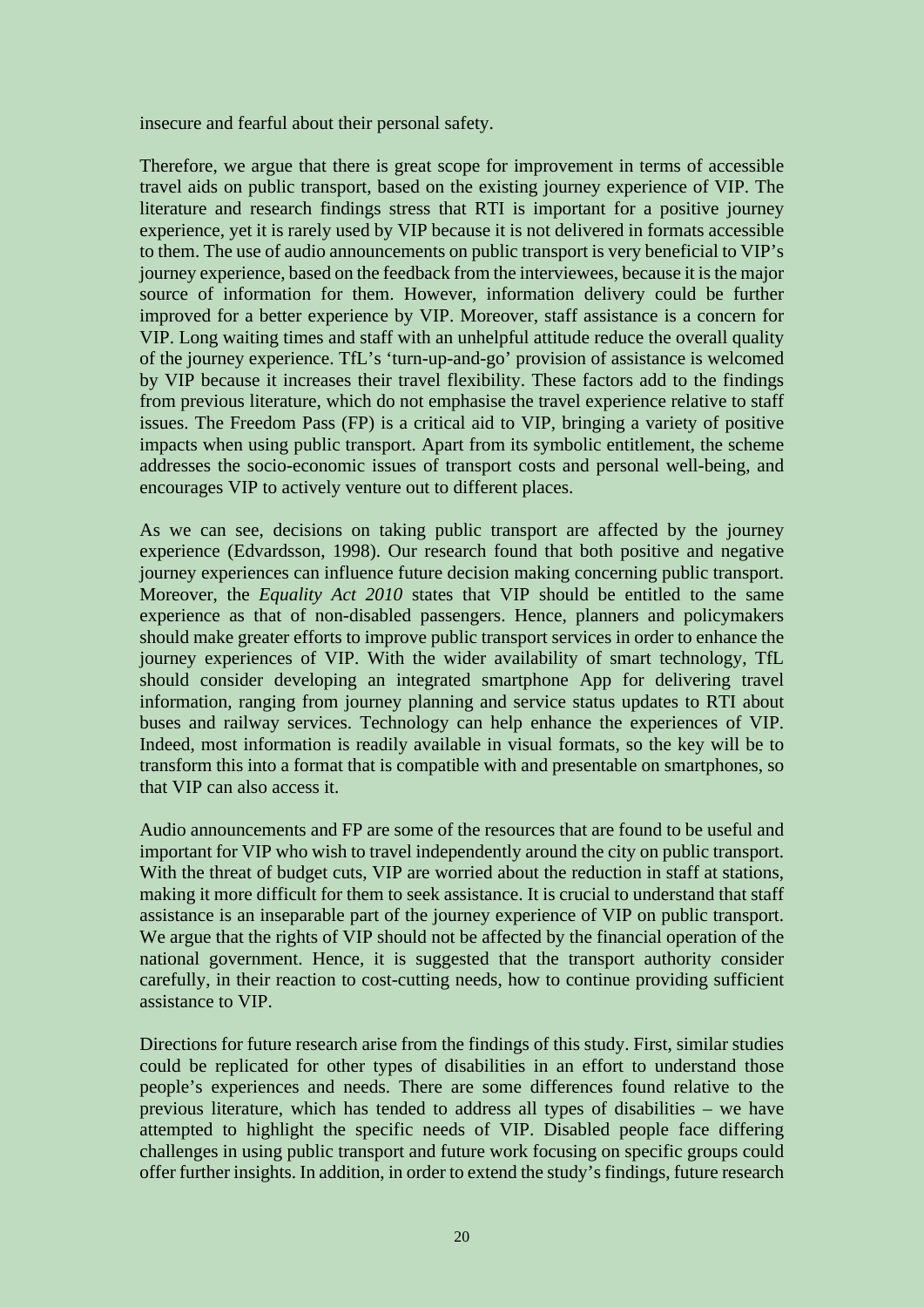could investigate how technology could improve the journey experience of VIP. Currently, some participants already benefit from the use of smart technology, which is designed for smoother journey planning. Because this is continually advancing, technology is expected to have an even greater impact on the travel experiences and trip decisions of VIP in the future. Moreover, further research could examine how the different stakeholders in society define "accessibility". For instance, the Public Transport Accessibility Level (PTAL), used for measuring public transport in transport planning, refers to walking time, reliability of service, number of services available and level of service (TfL, 2015). A bus stop is considered to be accessible when ramps can be deployed for wheelchair and reduced mobility users (TfL, 2017). However, VIP view accessibility in terms of safety and removal of obstacles. Hence the different perspectives on accessibility may deserve further investigation. To overcome the limitation of the sampling used in this research, it is also suggested that future research could adopt other sampling methods in order to reach VIP whose access to information is more limited, in order to reflect the situation more accurately.

Specific provisions are made for disabled passengers on public transport, yet our findings suggest that many factors need improvement. These will help enhance access to independent travel on public transport and to activities in the city. Disabled people are a heterogeneous group with differing needs, and future policies and aids should address the particular needs of passengers, instead of attempting to address the wide spectrum of disabled persons with limited interventions. Although this study focussed on London, the results could also provide valuable insights for improving VIP's experience of public transport in cities internationally. If transport really is to be for everyone, then a detailed understanding of individual requirements needs to be developed – and the transport systems to be improved to match this heterogeneity.

#### **Acknowledgements**

We would like to sincerely thank the editor Professor Samer Madanat and the anonymous reviewers for all their insightful comments and suggestions on the initial manuscript. This research is partly funded by the NSFC (Project No. 51808392), the EPSRC (EPSRC Reference: EP/R035148/1), the FWO (Grant No. 12F2519N), the SCUE Research Fund, and the School Funding from the University of Westminster.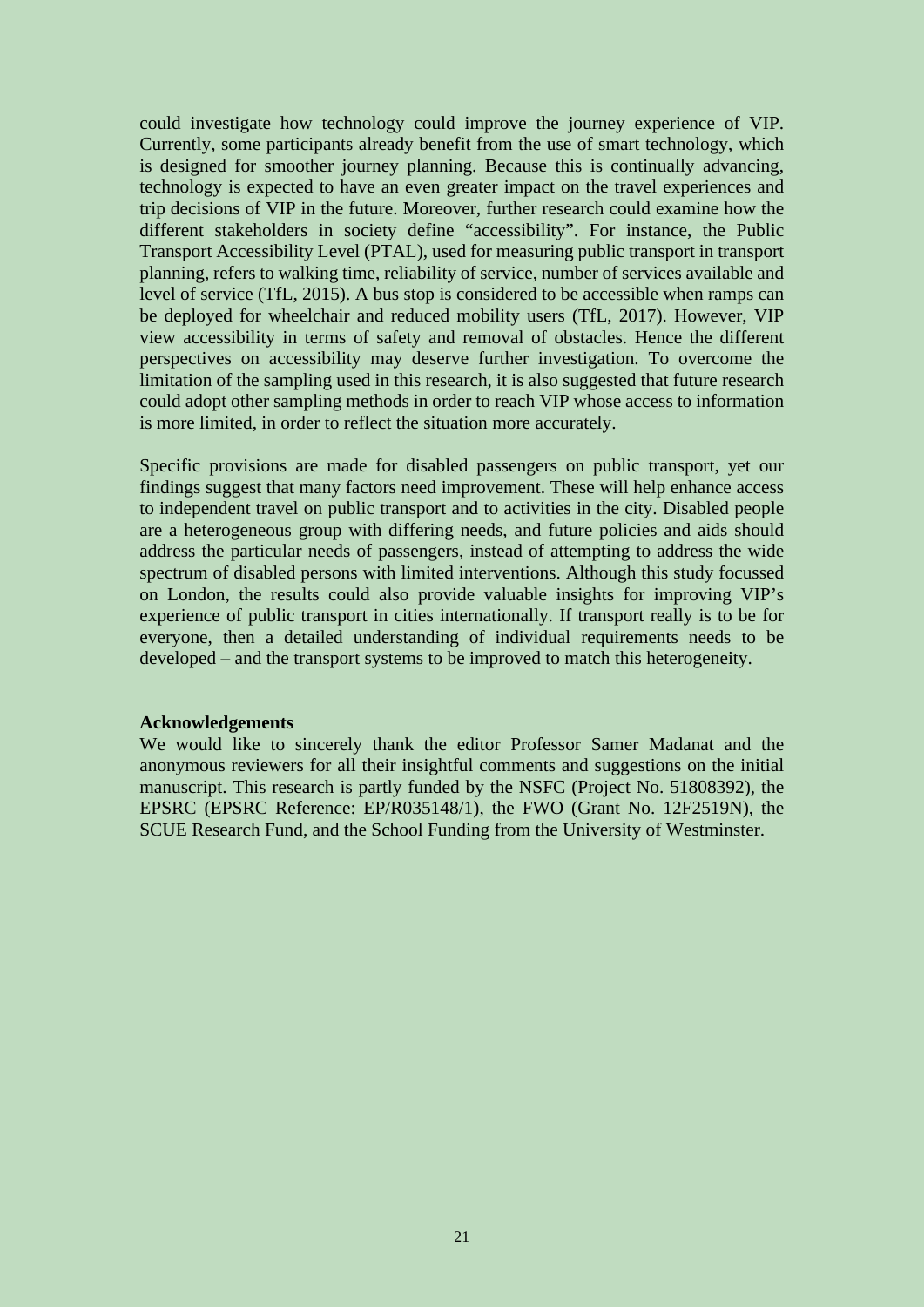#### **References**

- Aarhaug, J. and Elvebakk, B. (2015) The impact of universally accessible public transport a before and after study. *Transport Policy*, 44, 143-150.
- American Foundation for the Blind. (2015) *Accessible Mass Transit. Why is Access to Mass Transit Important for People Who Are Blind or Visually Impaired?* [online]. Available from: [http://www.afb.org/info/living-with-vision-loss/getting-around/accessible-mass](http://www.afb.org/info/living-with-vision-loss/getting-around/accessible-mass-transit/235)[transit/235](http://www.afb.org/info/living-with-vision-loss/getting-around/accessible-mass-transit/235) [Accessed 3 May 2018].
- Andre, P., Wilson, M., Owens, A. and Smith, D. (2007) Journey Planning Based on User Needs. *Proceedings of the SIGCHI Conference on Human Factors in Computing Systems: CHI 2007*, 2025-2030.
- Azenkot, S. and Lee, N. (2013) Exploring the use of speech input by blind people on mobile devices. *Proceedings of the 15th International ACM*, 1-8.
- Balachandran, W., Cecelja, F. and Ptasinski, P. (2003) A GPS based avigation aid for the blind. *17th International Conference on Applied Electromagnetics and Communications, ICECom 2003,* 34-36.
- Banister, D. and Bowling, A. (2004) Quality of life for the elderly: The transport dimension. *Transport Policy,* 11(2), 105-115.
- Bhowmick, A. and Shyamanta, M. (2017) An insight into assistive technology for the visually impaired and blind people: state-of-the-art and future trends. *Journal on Multimodal User Interfaces*, 11(2), 1-24
- Brakewood, C., Barbeau, S. and Watkins, K. (2014) An experiment evaluating the impacts of real-time transit information on bus riders in Tampa, Florida. *Transportation Research Part A: Policy and Practice,* 69, 409-422.
- Bryman, A. (2008) *Social Research Methods (3rd ed.).* Oxford: Oxford University Press.
- Cao, M. and Hickman, R. (2019a) Understanding travel and differential capabilities and functionings in Beijing. *Transport Policy*, 83, 46-56.
- Cao, M. and Hickman, R. (2019b) Urban transport and social inequities in neighbourhoods near underground stations in Greater London. *Transportation Planning and Technology*, 42(5), 419-441.
- Cao, M. and Hickman, R. (2020) Transport, Social Equity and Capabilities in East Beijing. In: Chen, C.-L., Pan, H., Shen, Q. and Wang, J. (eds.), *Handbook on Transport and Urban Transformation in China*. Cheltenham: Edward Elgar, 317-333.
- Carreira, R., Patrício, L., Natal Jorge, R. and Magee, C. (2014) Understanding the travel experience and its impact on attitudes, emotions and loyalty towards the transportation provider–A quantitative study with mid-distance bus trips. *Transport Policy*, 31, 35-46.
- Casey, H., Brady, N. and Guerin, S. (2013) 'Is Seeing Perceiving?' Exploring issues concerning access to public transport for people with sight loss. *The British Journal of Visual Impairment,* 31(3), 217-227.
- Cheng, Y. (2010) Exploring passenger anxiety associated with train travel. *Transportation,* 37 (6), 875-896.
- Church, A., Frost, M. and Sullivan, K. (2000) Transport and social exclusion in London. *Transport Policy,* 7(3), 195-205.
- Clery, E., Kiss, Z., Taylor, E. and Gill, V. (2017) *Disabled people's travel behaviour and attitudes to travel*. London: Department for Transport.
- Coffey, M., Coufopoulos, A. and Kinghorn, K. (2014) Barriers to employment for visually impaired women. *International Journal of Workplace Health Management*, 7(3), 171- 185.
- Cook, C. (2014) How accessible are the public transport networks of Berlin and London?. *World Transport Policy and Practice*, 20(4), 43-58.
- Currie, G., Richardson, T., Smyth, P., Vella-Brodrick, D., Hine, J., Lucas, K., Stanley, J., Morris, J., Kinnear, R. and Stanley, J. (2009) Investigating links between transport disadvantage, social exclusion and well-being in Melbourne – Preliminary Results. *Transport Policy,* 16(3), 97-105.
- Delbosc, A. (2012) The role of well-being in transport policy. *Transport Policy,* 23, 25-33.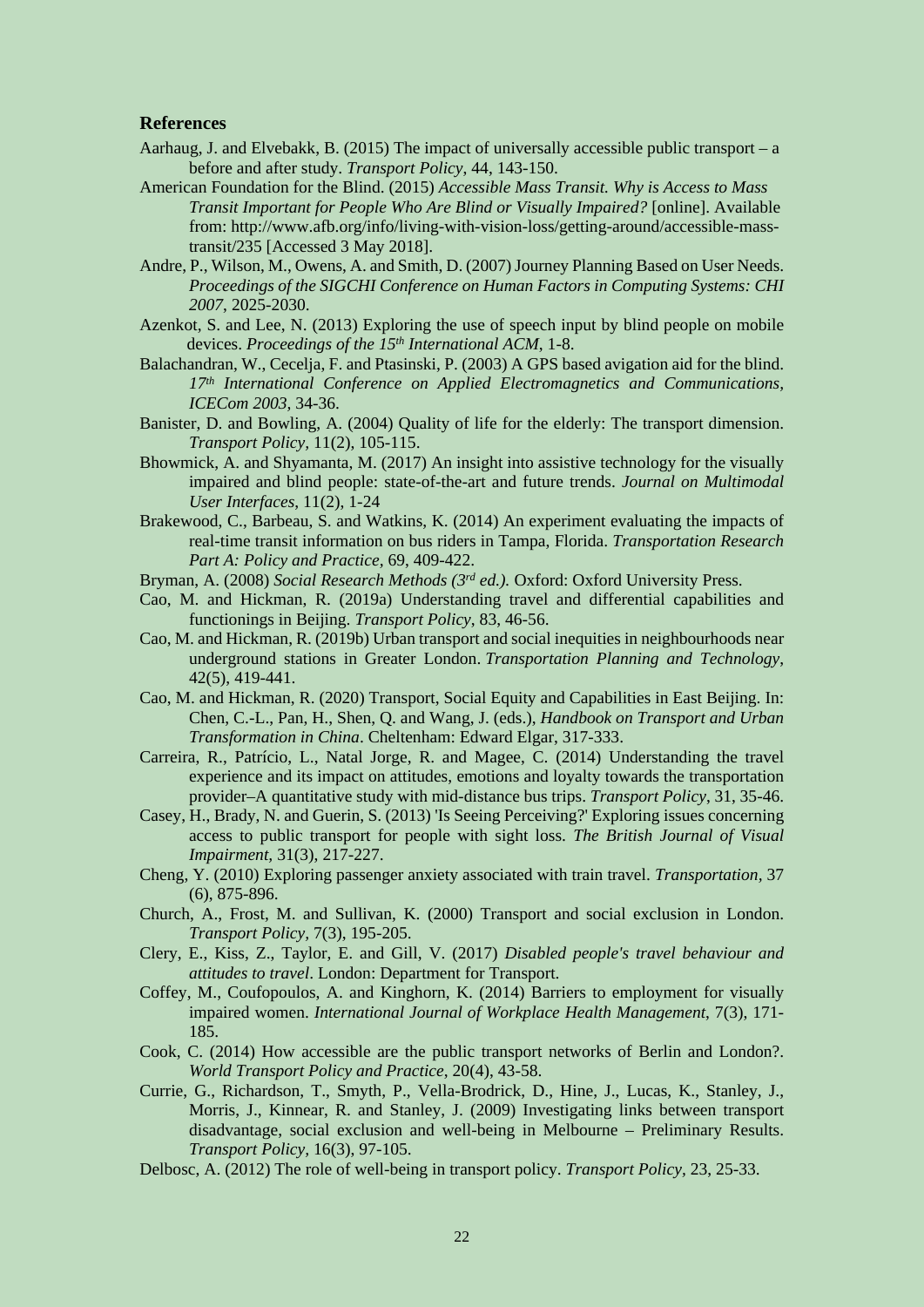- Department for Transport (DfT). (2010) *The Rail Vehicle Accessibility (Non-Interoperable Rail System*) Regulations 2010. [Online]. Available from: [http://www.legislation.gov.uk/uksi/2010/432/pdfs/uksi\\_20100432\\_en.pdf](http://www.legislation.gov.uk/uksi/2010/432/pdfs/uksi_20100432_en.pdf) [Accessed 25 July 2018].
- Department for Transport (DfT). (2017) *Rail Vehicle Accessibility: Exemption Application S7 and S8 Stock*. [Online]. Available from: [https://assets.publishing.service.gov.uk/government/uploads/system/uploads/attachme](https://assets.publishing.service.gov.uk/government/uploads/system/uploads/attachment_data/file/620134/s7-s8-rvar-exemption-application.pdf) [nt\\_data/file/620134/s7-s8-rvar-exemption-application.pdf](https://assets.publishing.service.gov.uk/government/uploads/system/uploads/attachment_data/file/620134/s7-s8-rvar-exemption-application.pdf) [Accessed 25 July 2018].
- Department for Transport (DfT). (1998) *A New Deal for Transport: Better for Everyone.*  [Online]. The contract of the contract of the Available from: the from: the from: [http://webarchive.nationalarchives.gov.uk/+/http://www.dft.gov.uk/about/strategy/whit](http://webarchive.nationalarchives.gov.uk/+/http://www.dft.gov.uk/about/strategy/whitepapers/previous/anewdealfortransportbetterfo5695) [epapers/previous/anewdealfortransportbetterfo5695](http://webarchive.nationalarchives.gov.uk/+/http://www.dft.gov.uk/about/strategy/whitepapers/previous/anewdealfortransportbetterfo5695) [Accessed 22 February 2018].
- Disability Discrimination Act (1995) Disability Discrimination Act 1995. [online]. Available from: http://www.legislation.gov.uk/ukpga/1995/50/contents [Accessed 1 July 2020].
- Disability Discrimination Act (2005) Disability Discrimination Act 2005. [online]. Available from: http://www.legislation.gov.uk/ukpga/2005/13/crossheading/transport [Accessed 1 July 2020].
- Disabled Persons Transport Advisory Committee (DPTAC). (2006) *Attitudes of Disabled People to Public Transport*. London: Disabled Persons Transport Advisory Committee.
- Eboli, L. and Mazzulla, G. (2008) A stated preference experiment for measuring service quality in public transport. *Transportation Planning and Technology,* 31(5), 509-523.
- Edvardsson, B. (1998) Causes of customer dissatisfaction studies of public transport by the critical-incident method. *Managing Service Quality: An International Journal,* 8(3), 189-197.
- Equality Act (2010) Equality Act 2010. [online]. Available from: http://www.legislation.gov.uk/ukpga/2010/15/contents [Accessed 4 July 2020].
- European Conference of Ministers of Transport (ECMT). (2006) *Improving Transport Accessibility for All.* France: OECD Publications Service
- Fadaei, M. and Cats, O. (2016) Evaluation the impacts and benefits of public transport design and operational measures. *Transport Policy*, 48, 105-116.
- Gallagher, B., Hart, P., O'Brien, C., Stevenson, M. and Jackson, A. (2011) Mobility and access to transport issues as experienced by people with vision impairment living in urban and rural Ireland. *Disability and Rehabilitation,* 33(12), 979-988.
- Gant, R. (1992) Transport for the disabled. *Geography,* 77(1), 88-91.
- Goertz, Y., van Lierop, B., Houkes, I. and Nijhuis, F. (2010) Factors related to the employment of visually impaired persons: A systematic literature review. *Journal of Visual Impairment and Blindness,* 104 (7), 404-418.
- Golledge, R. and Marston, J. (1999) *Towards an Accessible City: Removing Functional Barriers to Independent Travel for Blind and Vision-Impaired Residents and Visitors.* UC Berkeley: California Partners for Advanced Transportation Technology.
- Golledge, R., Marston, J. and Costanzo, C. (1997) Attitudes of visually impaired persons towards the use of public transportation. *Journal of Visual Impairment and Blindness,* 91(5), 446-459.
- Gonzalez, P., Weinstein, J., Barbeau, S., Labrador, M., Winters, P., Georggi, N. and Perez, R. (2010) Automating mode detection for travel behaviour analysis by using global positioning systems-enabled mobile phones and neural networks. *IET Intelligent Transport System*, 4(1), 37-49.
- Greater London Authority (GLA). (2018) Mayor's Transport Strategy. [online]. Available from: https://www.london.gov.uk/sites/default/files/mayors-transport-strategy-2018.pdf [Accessed 12 July 2020].
- Gulati, R. (2011) GPS based voice alert system for the blind. *International Journal of Scientific and Engineering Research*, 2(1), 44-48
- Hallgrimsdottir, B., Wennberg, H., Svensson, H., Agneta, S. (2016) Implementation of accessibility policy in municipal transport planning – Progression and regression in Sweden between 2004 and 2014. *Transport Policy,* 49, 196-205.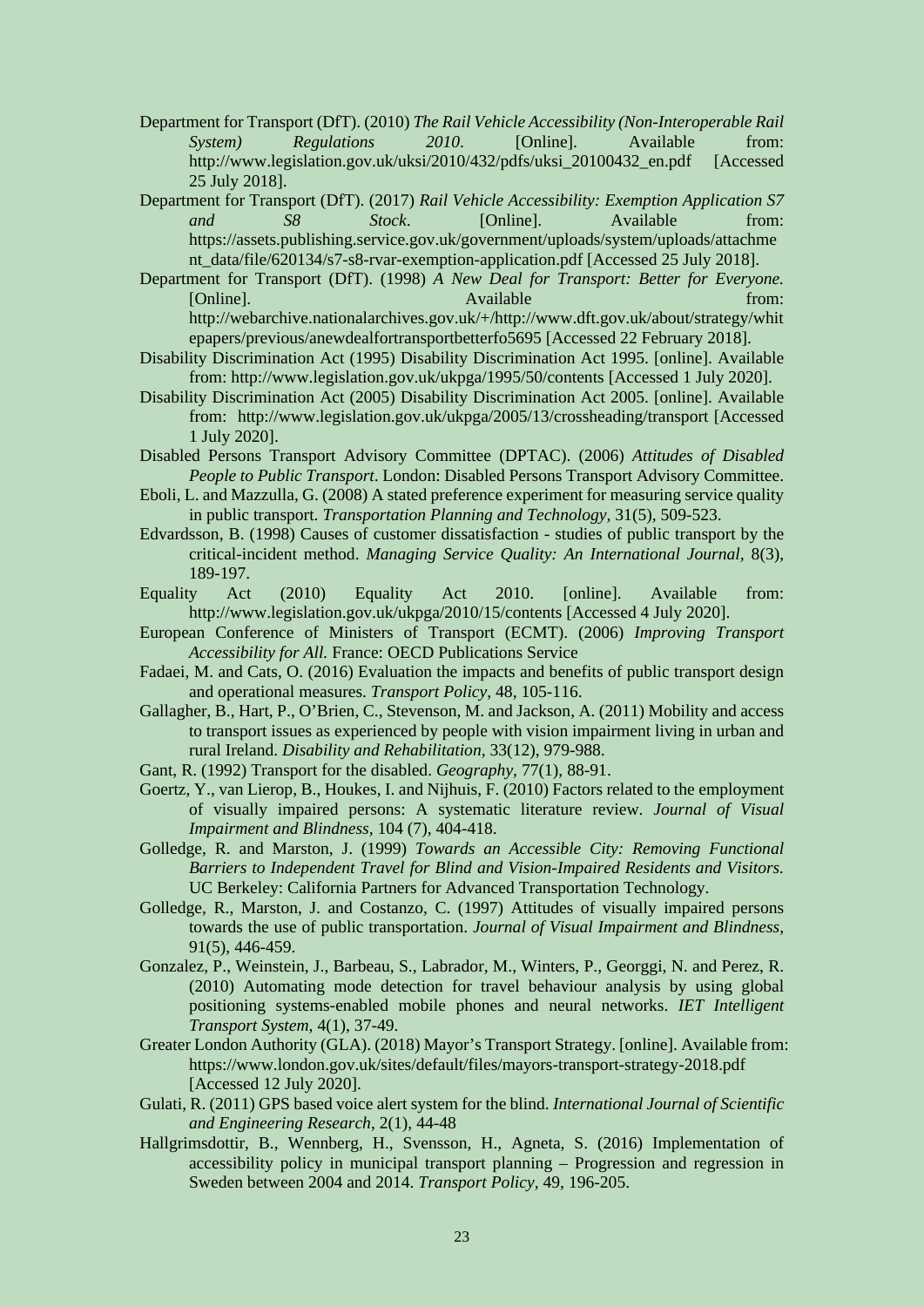- Hara, K., Azenkot, S., Campbell, M., Bennett, C., Le, V., Pannella, S., Moore, R., Minckler, K., Ng, R. and Forehlich, J. (2015) Improving public transit accessibility for blind riders by crowdsourcing bus stop landmark locations with google street view: An extended analysis. *ACM Transactions on Accessible Computing,* 6(2), 1-23.
- Hersh, M.A. (2010) 2010. The Design and Evaluation of Assistive Technology Products and Devices Part 1: Design. *International Encyclopedia of Rehabilitation.* CIRRIE; Buffalo, NY, USA.
- Hickman, R., Chen, C.-L., Chow, A. and Saxena, S. (2015) Improving interchanges in China: the experiential phenomenon. *Journal of Transport Geography*, 42, 175-186.
- Hine, J. and Mitchell, F. (2001) Better for everyone? Travel experiences and transport exclusion. *Urban Studies,* 38(2), 319-332.
- Hine, J. and Scott, J. (2000) Seamless, accessible travel: Users' views of the public transport journey and interchange. *Transport Policy,* 7, 217-226.
- Hong Kong Social Workers' General Union (HKSWGU). (2016) *The Experience of People with Visual Impairment Using Public Transportation Systems in Hong Kong.* Hong Kong: HKSWGU.
- Johnson, R., Shaw, J., Berding, J., Gather, M. and Rebstock, M. (2017) European national government approaches to older people's transport system needs. *Transport Policy*, 59, 17-27.
- Jones, A., Goodman, A., Roberts, H., Steinbach, R. and Green, J. (2013) Entitlement to concessionary public transport and well-being: A qualitative study of young and old citizens in London, UK. *Social Science and Medicine*, 91, 202-209.
- Jones, A., Steinbach, R., Roberts, H., Goodman, A. and Green, J. (2012) Rethinking passive transport: Bus fare exemptions and young people's well-being. *Health and Place*, 18(3), 605-612.
- Jones, T. and Jain, J. (2006) Examining the experiences of sight-impaired travellers: The next station stop?. *The British Journal of Visual Impairment,* 24(3), 141-144.
- Joseph, M. and Robinson, M. (2012) Vocational experiences of college-educated individuals with visual impairments. *Journal of Applied Rehabilitation Counseling.* 43(4), 21-29.
- Kenyon, S., Lyons, G. and Rafferty, J. (2002) Transport and social exclusion: Investigating the possibility of promoting inclusion through virtual mobility. *Journal of Transport Geography,* 10(3), 207-219.
- Lafratta, A. (2008) *Assessment of Accessibility Standards for Disabled People in Land Based Public Transport Vehicle*. London: Department for Transport.
- London Councils. (2018a) Disabled Persons Freedom Pass. [online]. Available from: [https://www.londoncouncils.gov.uk/services/freedom-pass/disabled-persons-freedom](https://www.londoncouncils.gov.uk/services/freedom-pass/disabled-persons-freedom-pass)[pass](https://www.londoncouncils.gov.uk/services/freedom-pass/disabled-persons-freedom-pass) [Accessed 4 June 2018].
- Lucas, K. (2012) Transport and social exclusion: Where are we now?. *Transport Policy,* 20, 105-113.
- Mackett, R. (2013) Impact of concessionary bus travel on the well-being of older and disabled people. *Journal of the Transportation Research Board*, 2352, 114-119.
- Mackett, R. (2014) Has the policy of concessionary bus travel for old people in Britain been successful? *Case Studies on Transport Policy*, 2(2), 81-88.
- Marion A.H. and Michael A.J. (2008) *Assistive Technology for Visually-impaired and Blind People.* London: Springer.
- Markiewicz, M. and Skomorowski, M. (2010) Public Transport Information System for Visually Impaired and Blind People. In Mikulski, J. (ed.) *Transport System Telematics - 10th Conference, Katowice - Ustron, Poland, October 20-23, 2010,* 271-277.
- Marston, J. and Golledge, R. (1998) Improving transit access for the blind and vision impaired. *Intellimotion*, 7(2), 4-5 and 11.
- Marston, J. and Golledge, R. (2003) The hidden demand for participation in activities and travel by persons who are visually impaired. *Journal of Visual Impairment and Blindness,* 97(8), 475-484.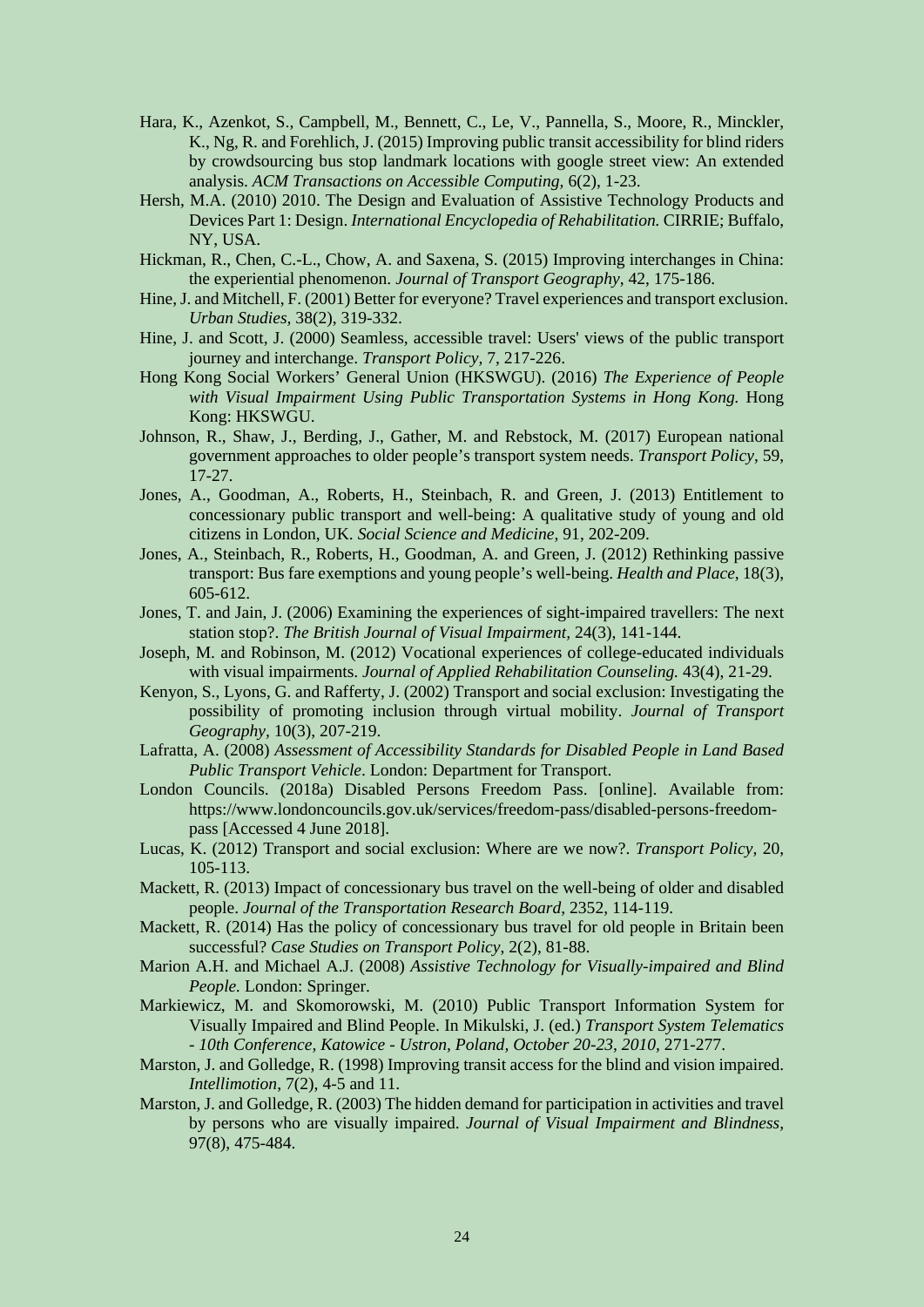- Marston, J., Golledge, R. and Costanzo, M. (1997) Investigating travel behavior of non-driving blind and vision impaired people: The role of public transit. *The Professional Geographer*, 49(2), 236-245.
- Metz, D. (2003) Transport policy for an ageing population. *Transport Reviews,* 23(4), 375-386.
- Montarzino, A., Robertson, B., Aspinall, P., Ambrecht, A., Findlay, C., Hine, J. and Dhillon, B. (2007) The Impact of Mobility and Public Transport on the Independence of Visually Impaired People. *Visual Impairment Research,* 9(2-3), 67-82.
- Nordbakke, S. and Schwanen, T. (2015) Transport, unmet activity needs and well-being in later life: Exploring the links. *Transportation*, 42(6), 1129-1151.
- Oliver, M. (1983) *Social Work with Disabled People*. Basingstoke: Macmillans.
- Pavey, S., Dodgson, A., Douglas, G. and Clements, B. (2009) *Travel, Transport and Mobility of people who are blind and partially sighted in the UK*. Birmingham: University of Birmingham.
- Quinones, P., Greene, T., Yang, R. and Newman, M. (2011) Supporting Visually Impaired Navigation: A Needs-finding Study. Proceeding of the ACM CHI Conference on Human Factors in Computing Systems: *CHI 2011*, 1645-1650.
- RICA. (2015) *Rica Passenger Assist longitudinal study Year 1 report.* [Online]. https://www.visionuk.org.uk/wp-content/uploads/Rica-Passenger-Assist-Longitudinal-Study-Year-1-Summary-Final.pdf [Assessed 22 March 2020]
- Rizzo, JR., Conti, K., Thomas, T., Hudson, T., Emerson, R. and Kim, DS. (2018) A new primary mobility tool for the visually impaired: A white cane—adaptive mobility device hybrid. *Assistive Technology*, 30(5), 219-225.
- Royal National Institute of Blind People (RNIB) Cymru. (2014) *Get on board How to make bus travel better for people with sight loss.* Cardiff: RNIB Cymru.
- Royal National Institute of Blind People (RNIB). (2012) *Stop for me, speak to me Catching a bus should not be a sight test.* London: Royal National Institute of Blind People.
- Royal National Institute of Blind People (RNIB). (2014) *Consultation response.* [Online]. Available from: [http://www.cpa.org.uk/cpa-lga-evidence/RNIB/RNIB-](http://www.cpa.org.uk/cpa-lga-evidence/RNIB/RNIB-Centre_for_Policy_on_Ageing_consultation_Nov_2014.pdf)[Centre\\_for\\_Policy\\_on\\_Ageing\\_consultation\\_Nov\\_2014.pdf](http://www.cpa.org.uk/cpa-lga-evidence/RNIB/RNIB-Centre_for_Policy_on_Ageing_consultation_Nov_2014.pdf) [Accessed 21 May 2018].
- Royal National Institute of Blind People (RNIB). (2018) *Key information and statistics on sight loss in the UK.* [Online]. Available from: [http://www.rnib.org.uk/professionals/knowledge-and-research-hub/key-information](http://www.rnib.org.uk/professionals/knowledge-and-research-hub/key-information-and-statistics)[and-statistics](http://www.rnib.org.uk/professionals/knowledge-and-research-hub/key-information-and-statistics) [Accessed 22 February 2018].
- Saleh, G. (2004) Consent of the blind and visually impaired: A time to change practice. *British Journal of Ophthalmology*, 88, 310-311.
- Sammer, G., Uhlmann, T., Unbehaun, W., Millonig, A., Mandl, B., Dangschat, J. and Mayr, R. (2012) Identification of Mobility-Impaired Persons and Analysis of Their Travel Behavior and Needs. *Transportation Research Record: Journal of the Transportation Research Board,* 2320, 46-54.
- Schmocker, J., Quddus, M., Noland, R. and Bell, M. (2005) Estimating Trip Generation of Elderly and Disabled People. *Transportation Research Record: Journal of the Transportation Research Board,* 1924, 9-18.
- Smith, R. (2014) *Destination Unknown: An Investigation into Bus Passenger Experiences.*  Reading: Guide Dogs.
- Soltani, S., Sham, M., Awang, M. and Yaman, R. (2012) Accessibility for disabled in public transportation terminal. *Procedia – Social and Behavioral Sciences,* 35, 89-96.
- Stradling, S., Carreno, M., Rye, T. and Noble, A. (2007) Passenger perceptions and the ideal urban bus journey experience. *Transport Policy,* 14(4), 283-292.
- The Institution of Engineering and Technology (IET) and Intelligent Transport System United Kingdom (ITS-UK). (2015) *Meeting the needs of older and disabled travellers*. [Online]. Available from https://www.theiet.org/media/3424/age-pop.pdf [Assessed 22 March 2020]
- The International Association of Public Transport (UITP). (2016) *Accessibility Guide.* [Online]. Available from: [http://www.uitp.org/sites/default/files/cck-focus-papers](http://www.uitp.org/sites/default/files/cck-focus-papers-files/Accessibility%20Guide_UITP-IRU-EDF_2016.pdf.pdf)[files/Accessibility%20Guide\\_UITP-IRU-](http://www.uitp.org/sites/default/files/cck-focus-papers-files/Accessibility%20Guide_UITP-IRU-EDF_2016.pdf.pdf)